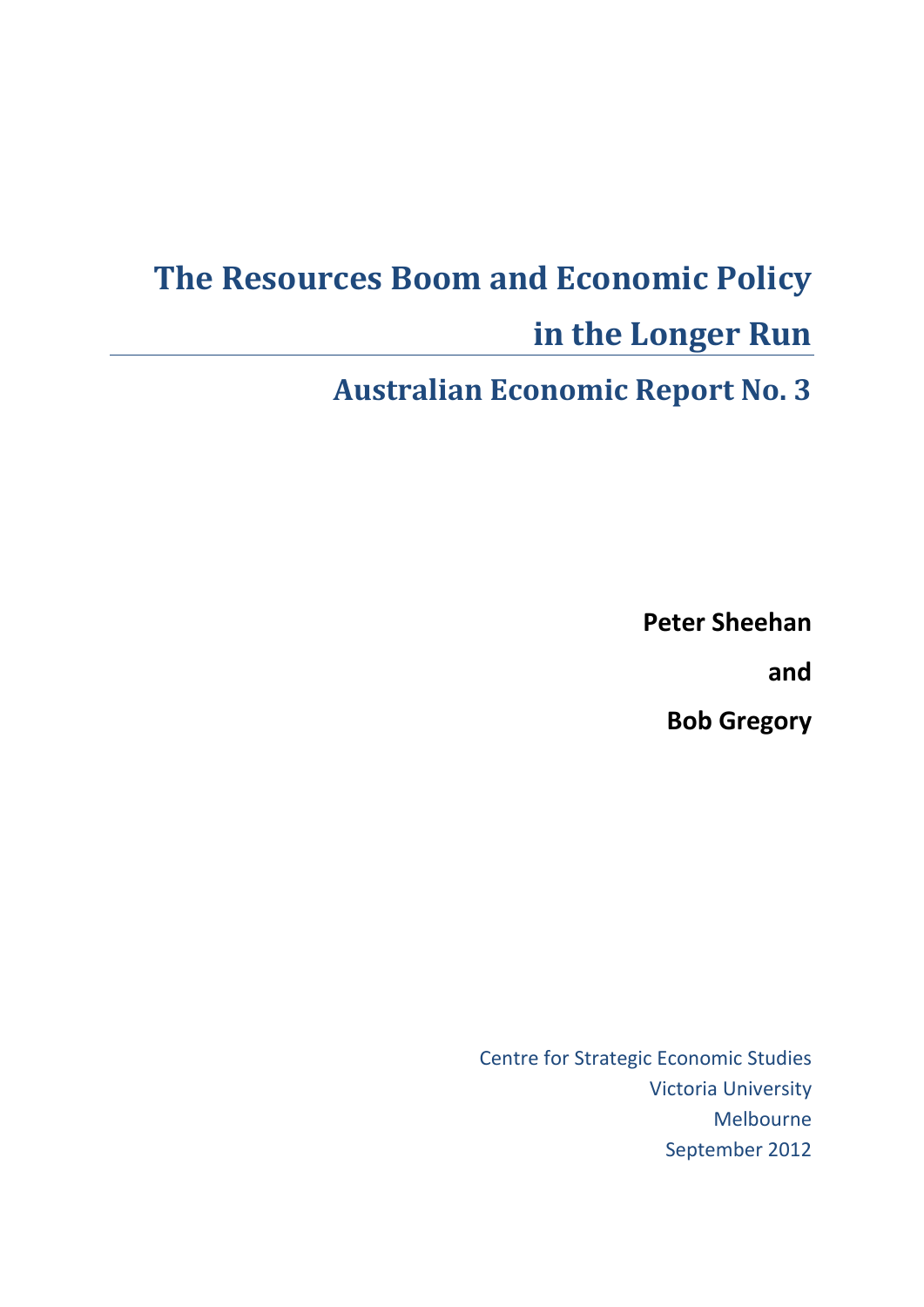The Australian Economic Report is an occasional series of research‐based analyses of important issues facing the Australian economy, produced by researchers from the Centre for Strategic Economic Studies, Victoria University, Melbourne.

Peter Sheehan is Research Director, Centre for Strategic Economics Studies, Victoria University, Melbourne.

Bob Gregory is Professorial Fellow, Centre for Strategic Economic Studies, Victoria University, Melbourne and Professor Emeritus, Australian National University, Canberra.

This paper was prepared for the Conference Structural Change and the Rise of Asia, jointly hosted by the International Monetary Fund, Treasury and Reserve Bank of Australia, held in Canberra, Australia, on 19 September 2012.

©2012 Centre for Strategic Economic Studies Victoria University PO Box 14428 Melbourne VIC 8001 Telephone: 03 9919 1340 Fax: 03 9919 1350 Contact: peter.sheehan@vu.edu.au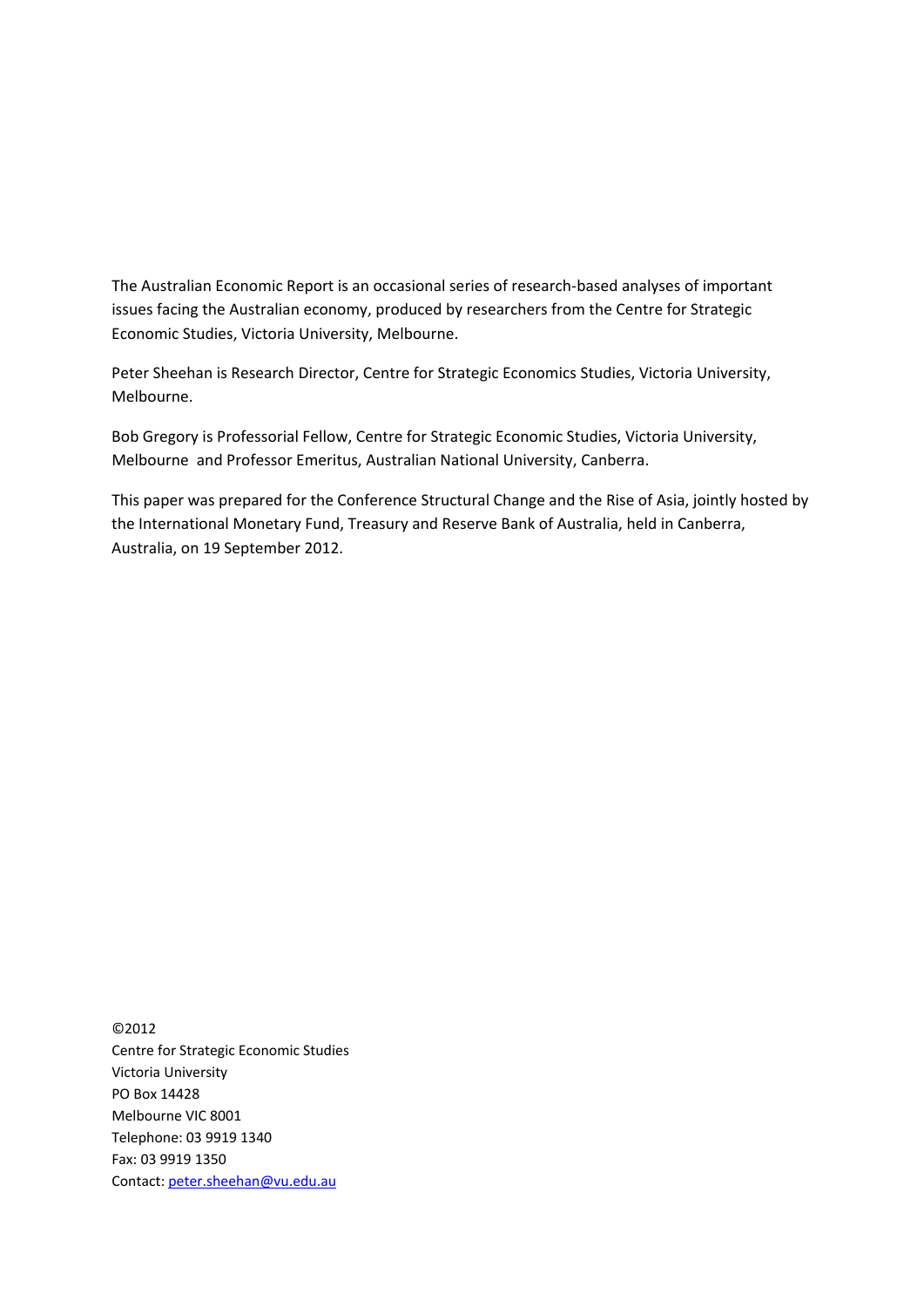# **Table of Contents**

| 1. |                                                                         |  |  |  |  |  |  |
|----|-------------------------------------------------------------------------|--|--|--|--|--|--|
| 2. | Understanding the Impact of the Resources Boom: Four Main Impacts 7     |  |  |  |  |  |  |
|    |                                                                         |  |  |  |  |  |  |
|    | The resources investment path, local content and construction jobs 10   |  |  |  |  |  |  |
|    |                                                                         |  |  |  |  |  |  |
|    |                                                                         |  |  |  |  |  |  |
| 3. | Endogenous Responses to the Net Direct Impact of the Resources Boom  16 |  |  |  |  |  |  |
| 4. |                                                                         |  |  |  |  |  |  |
|    |                                                                         |  |  |  |  |  |  |
|    |                                                                         |  |  |  |  |  |  |
|    |                                                                         |  |  |  |  |  |  |
|    |                                                                         |  |  |  |  |  |  |
| 5. |                                                                         |  |  |  |  |  |  |
|    |                                                                         |  |  |  |  |  |  |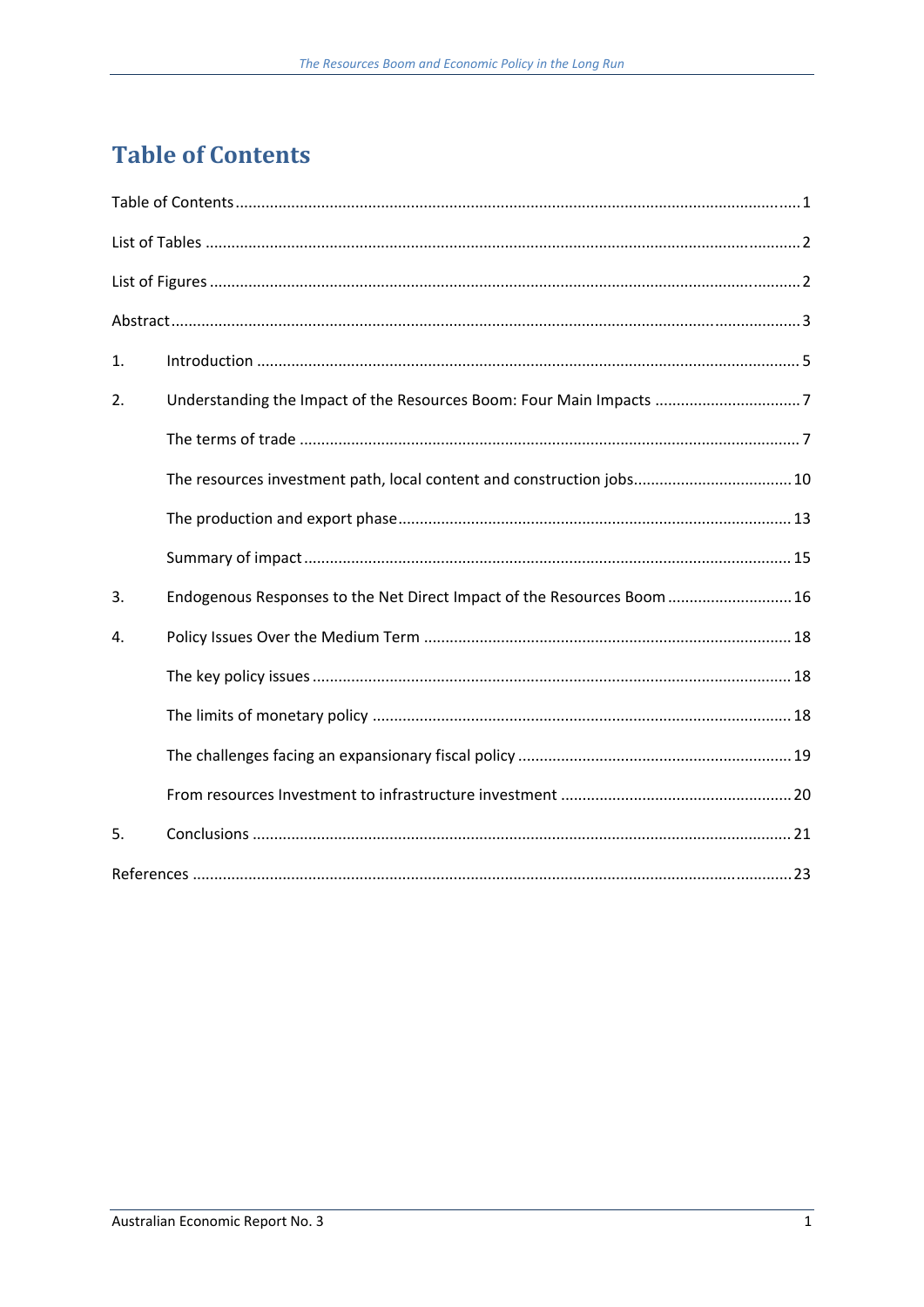# **List of Tables**

| Table 1. Estimated capital expenditure and other variables for 198 major resource projects, 2010-11 |  |
|-----------------------------------------------------------------------------------------------------|--|
|                                                                                                     |  |

# **List of Charts**

| Chart 2. The terms of trade and the trade weighted exchange rate, actual 1998-2012 and indicative                                                                           |  |
|-----------------------------------------------------------------------------------------------------------------------------------------------------------------------------|--|
|                                                                                                                                                                             |  |
| Chart 4. Estimated capital expenditure, by local and import content, and employment, by<br>construction and operations, for major resource projects, 2010-11 to 2016-17  12 |  |
|                                                                                                                                                                             |  |
|                                                                                                                                                                             |  |
|                                                                                                                                                                             |  |
| Chart 8. Net imports as a share of GNE, based on moving annual totals, in real terms  17                                                                                    |  |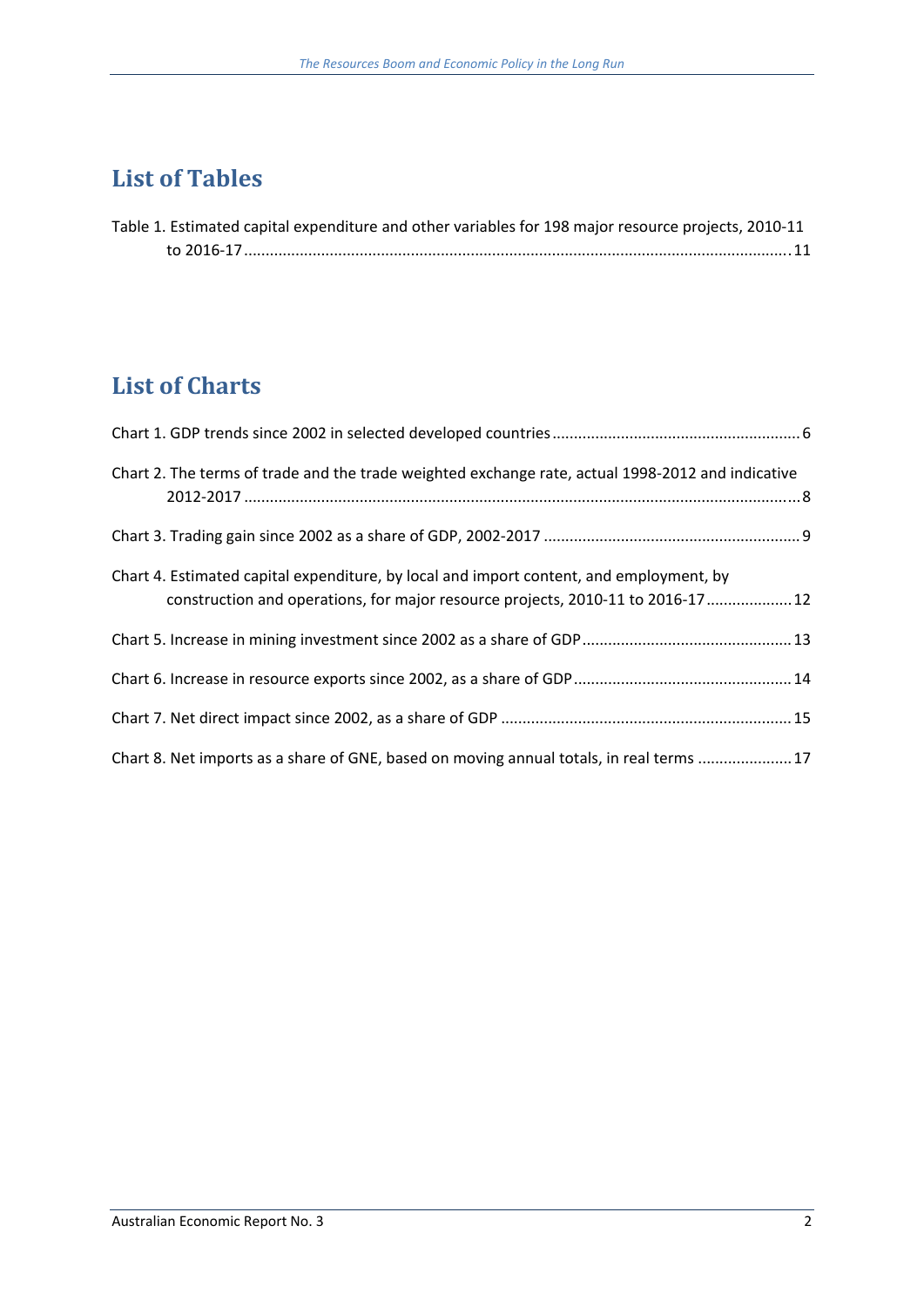## Abstract

A major economic impact on Australia of the rise of Asia has been through the resources sector. Australia is experiencing the biggest and most sustained resources boom in its history, and over the past decade has sustained economic growth well in advance of its developed country comparators. The mining boom is yet to run its full course, but at this stage the lift in Australian income levels, compared to Australian OECD Europe and US relativities of a decade ago, is probably of the order of 25 per cent.

We think of this extraordinary mining boom as moving through three stages: the increase in the terms of trade, an induced mining investment response and finally a significant increase in mining exports. This paper explores the implications and policy issues arising as the mining boom passes through these three phases. The emphasis is firmly placed on the medium term and the analysis is stripped back to what we regard as the essential elements of economic outcomes and needed policy responses as the mining boom runs its course.

We put forward four propositions about the economic impact of moving through these stages.

First, the direct impact of the large increase of the terms of trade, considered in isolation (the trading gain), has been massive, and of the order of 10‐12% as a ratio of GDP since 2002. The trading gain income effects of the terms of trade increases are not included in real GDP, but they do impact on real GDP. The general flow‐on effects of the terms into real GDP have been very positive and this net direct impact contributes an additional large stimulatory effect. These flow-on effects, measured by changes in real GDP, have lifted Australian incomes by a further 10‐12 per cent relative to our European and North American comparator nations. Over the next five years, however, we conjecture that the terms of trade will fall substantially and this fall will be a substantial deflationary force acting on the Australian economy to remove some of the trading gains and slowing the rate of growth of real GDP.

Second, in the near future this deflationary shock from the decline in the terms of trade will be offset to some extent by the large increase in mining investment that has begun and will continue, although scaled back relative to previous projections. While the investment boom lasts it will be a positive force for economic growth. But this source of stimulus should peak in two years or so.

Third, the increase in mining export volumes, in response to the large price increases over the last decade, have been very modest to date, but this situation is about to change as mining exports begin to increase rapidly in response to increased supply capacity. We expect exports to increase substantially even though export prices are likely to fall. Increased mineral exports will be a positive force increasing income with the potential to offset some of the deflationary impacts of falling terms of trade and falling mineral investment.

Fourth, when we put together our best conjectures as the future evolution of the terms of trade, mining investment and mineral exports, and attempt to balance the changing pattern of positive and negative influences on growth outcomes. The calculations invariably suggest that the total mining boom experience will become a net deflationary force operating on the Australian economy within a few years. We conjecture that the negative impact on economic growth begins in about eighteen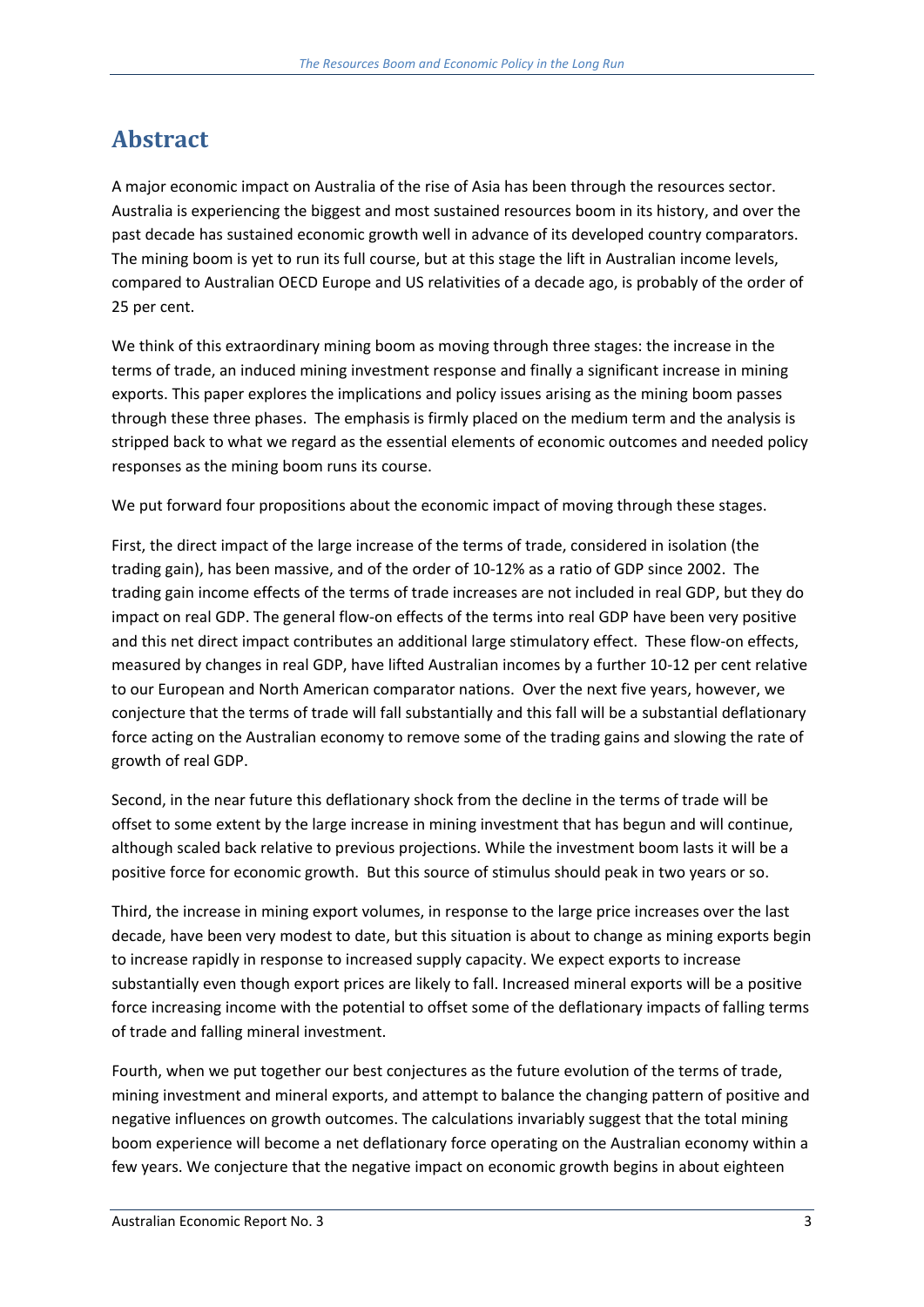months or so and will become increasingly evident quite quickly. There seems to us to be little doubt as to the direction of change – mining will move from a stimulatory force of a contractionary one – although it is not at all certain how strong the negative forces will be. If there is a major economic downturn two or three years hence, the central challenge facing macroeconomic policy over the medium term is how to address this deflationary shock. What should be done to retain as much as possible of the past income benefits of the resources boom?

Our first policy point, in addressing these deflationary forces, is that the limits of monetary policy in this environment must be recognised. If interest rates over the next year or so are significantly reduced, the limits of conventional monetary policy could be quickly reached, as has been the case in our comparator countries of Europe and North America. Expansionary monetary policy, to fully offset a major deflationary impact as the mining stimulus to growth is withdrawn, is not a feasible outcome. In the longer term exchange rate devaluations, which could be substantial relative to current exchange rate levels, will help, but we do not see large and quick responses of a sufficient magnitude within the economy over the period needed.

Our second policy point, in response to a deflationary shock, is that the Government should follow a more expansionary fiscal policy, with an acknowledgement of continuing deficits and increasing debt levels. But, in spite of Australia's strong fiscal position, the extent of this response is likely to be limited by the low level of government revenue as a share of GDP, by slow growth in tax receipts from resource projects and by political concern about deficits and debt. Given these real and political constraints on monetary and fiscal policy, how might we proceed?

Our third policy point addresses this question. We do not see any real alternative to increased government involvement in providing increased expenditure stimulus. We have a particular program of reform in mind to achieve this. We suggest that a new Federal‐State infrastructure investment vehicle be developed, which made use of rising revenue to the States from mining royalties (including to the non‐resource states through the GST redistributive mechanisms) to meet the funding costs of such investment. An important part of the development of this institutional structure will be to use the Australian Government's strong credit rating position to facilitate low cost financing by the States. We suggest that this development also be used to reform the tax revenue base and suggest that consideration be given to increases in the GST rate. This would be a win-win situation, providing benefits for both levels of government and the Australian economy. This plan goes to the very nature of Australian federalism and it is important that the policy discussion begin as soon as possible. The economics might be straightforward but the politics may be difficult.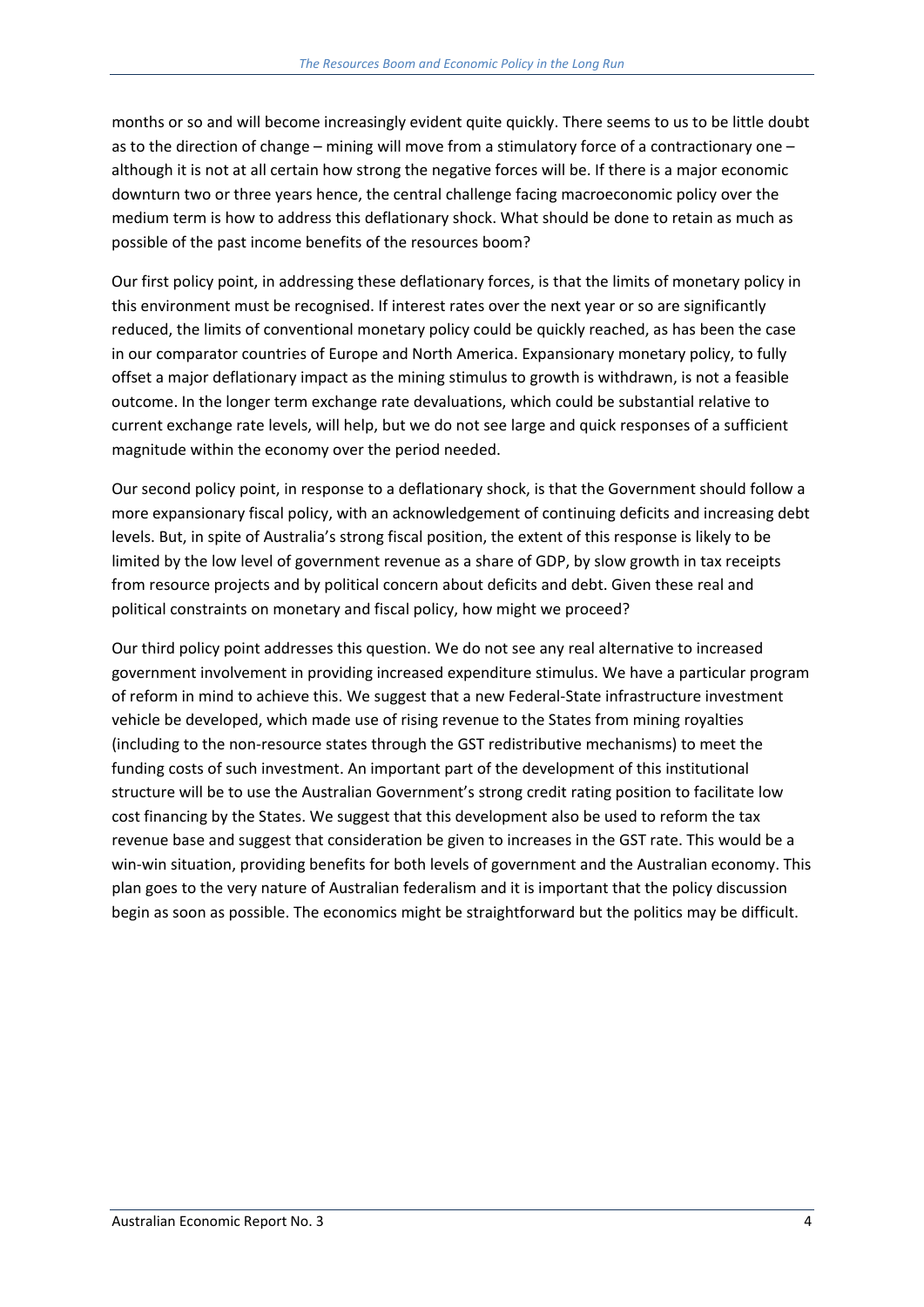# **1. Introduction**

The rise of Asia is of such historical significance that it is driving, and will continue to drive, fundamental structural change in all countries. This structural change will be brought about through many channels, including changes in relative costs and prices for the output of different industries and changes in demand patterns. While Australia has for some decades felt this impact across many industries – such as manufacturing, tourism and education – the dominant impact so far this century has been through changes in the price of resources rather than increased export volumes or investment. Looking forward this situation will change as increasing mining investment and export volumes begin to exert an increasing influence.

Resources booms are a recurrent feature of Australian life. As is widely recognised, this boom is of a scale, duration and significance not seen before in our history, at least since the gold rush of the 1850s. The resources boom, from its beginnings in early 2003, has had a powerful positive impact on Australia's economic growth and on the incomes of most Australians.

One indication of this powerful influence is given in Chart 1 which shows real GDP for Australia, and for the major developed regions of the world, as an index based on the December quarter of 2002 equal to 100. Historically, Australian GDP has grown broadly in line with that in the USA, but in the nine years between the December quarters of 2002 and 2011, real gross domestic product (RGDP) in the USA grew by 15.9% while that in Australia rose by 29.6%, and the GDP differences are even bigger for the other countries and regions shown. At the end of the period there is a RGDP gap of 10 per cent, relative to 2003.

Chart 1 also includes an additional indication of this powerful influence, the effect of the terms of trade. The resources boom has been accompanied by a substantial increase in the terms of trade, providing a free income gift to Australians. To measure these gains statisticians calculate real gross domestic income (RGDI), that is, real GDP plus the trading gain arising from the increase in the terms of trade. For the other countries the relationship between real GDP and real GDI has not significantly changed so there is no need to add an adjustment to real GDP. Accounting for the terms of trade lifts Australian RGDI by about 12 per cent so that the difference between real GDI in Australia and real GDP in the USA for example, relative to a 2002 base, is about 27%. Again the difference is larger for the other countries and regions.

This is an extraordinary and unprecedented change in income relativities between Australia and the usual comparator nations and the question naturally arises as to whether this unprecedented change can be maintained. It seems clear that a decade ago no economist would seriously have entertained that, within the following decade, Australia could lift its national income by 27 per cent relative to Europe and the US. Even if such a gap were conceded for the sake of argument, few would have believed that such a gap could be maintained. It is difficult to overstate the scale of this income gain and the extent to which it is an outlier in the available historical record. But it is also a gain that can be readily reversed. Many factors contribute to this extraordinary outcome, including the impact of the global financial crisis in Europe and the US, but from an Australian perspective there is little doubt that the most important factor has been the resources boom.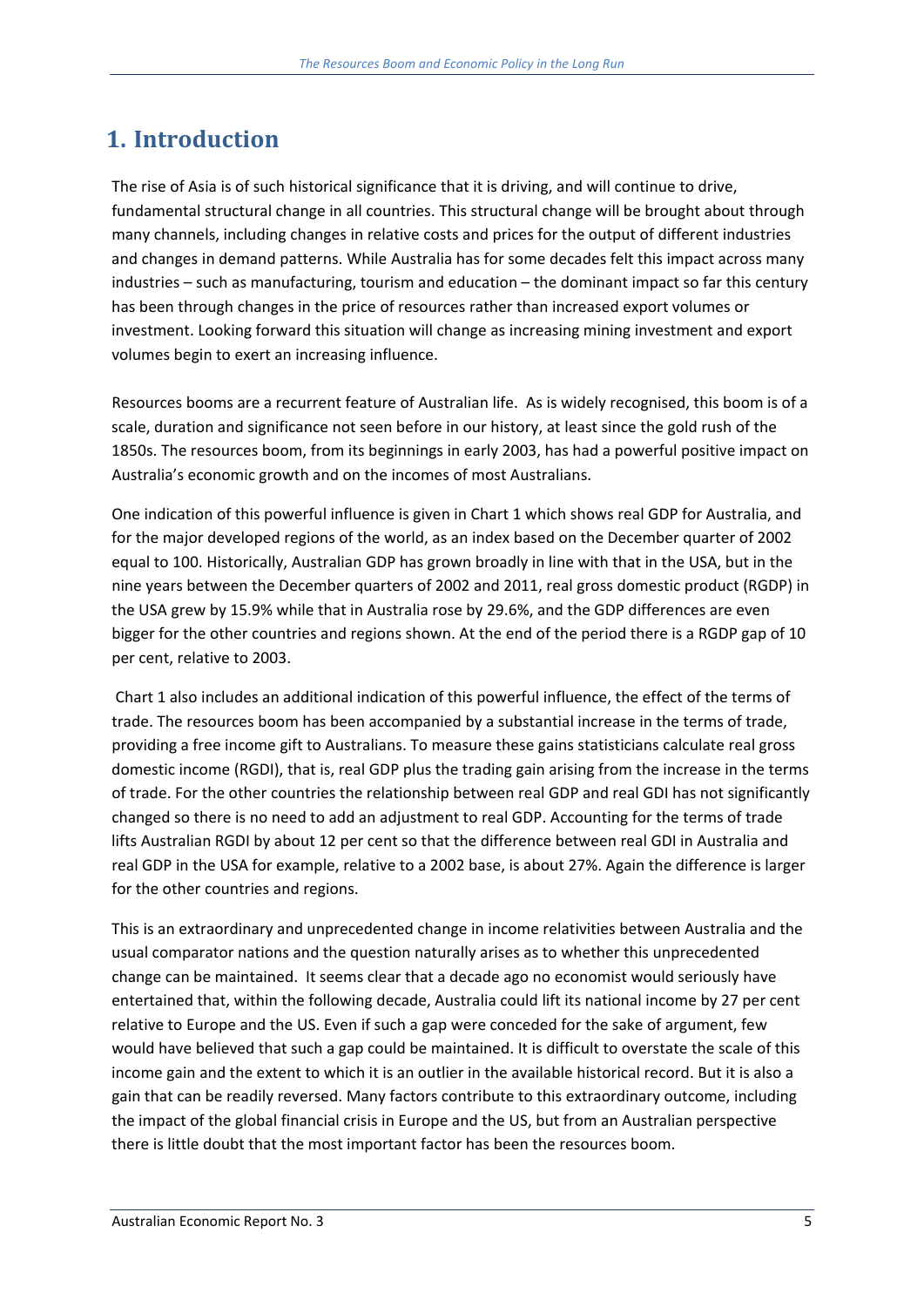Thus, as a result of a combination of good fortune and good management, the rise of Asia has to date brought Australia greatly increased real GDP and real GDI, through the resources boom. This has made it easier for policymakers to manage disturbances through this period, such as the global financial crisis. But it is in the nature of booms that they don't go on forever, and often lead to busts. Even though the current boom arises from a long‐run historical change, it will come to an end, and indeed the signs of transition are already evident. Commodity prices have peaked, and some have fallen significantly. The future peak of the investment boom is clearly visible, with a strong pipeline of big projects still underway, but few new ones being committed. But the export phase of the boom has barely begun, and the volume of Australia's resource exports will increase for a decade from 2010-11, probably more than doubling in that time. Thus we are beginning to see the transition of the resources boom from the terms of trade, through the investment phase and then on to the export phase.





Notes: Data are expressed as indices based to 2000 = 100 in order to aid comparability. Source: ABS Cat. no. 5206.0, Table 2; and Reserve Bank of Australia Statistical Bulletin.

This paper addresses some of the issues that Australia faces if and when this transition in the resources boom gathers pace, by considering three questions. First, how should we think about the impact of such complex phenomena on the economy, and how will that impact change over time? Second, what are the main challenges that the changing face of the resources boom sets for Australian policy makers? Third, what are the options for responding to some of those central challenges?

We focus on the longer term, and not on the complex issues about how the changing resources boom interacts with many other factors to shape the economy in the short-run. Our intention is not to forecast the future path of the resources boom, but to explore the issues that arise if, as many believe likely, both the terms of trade and the level of resources investment fall significantly over the next few years.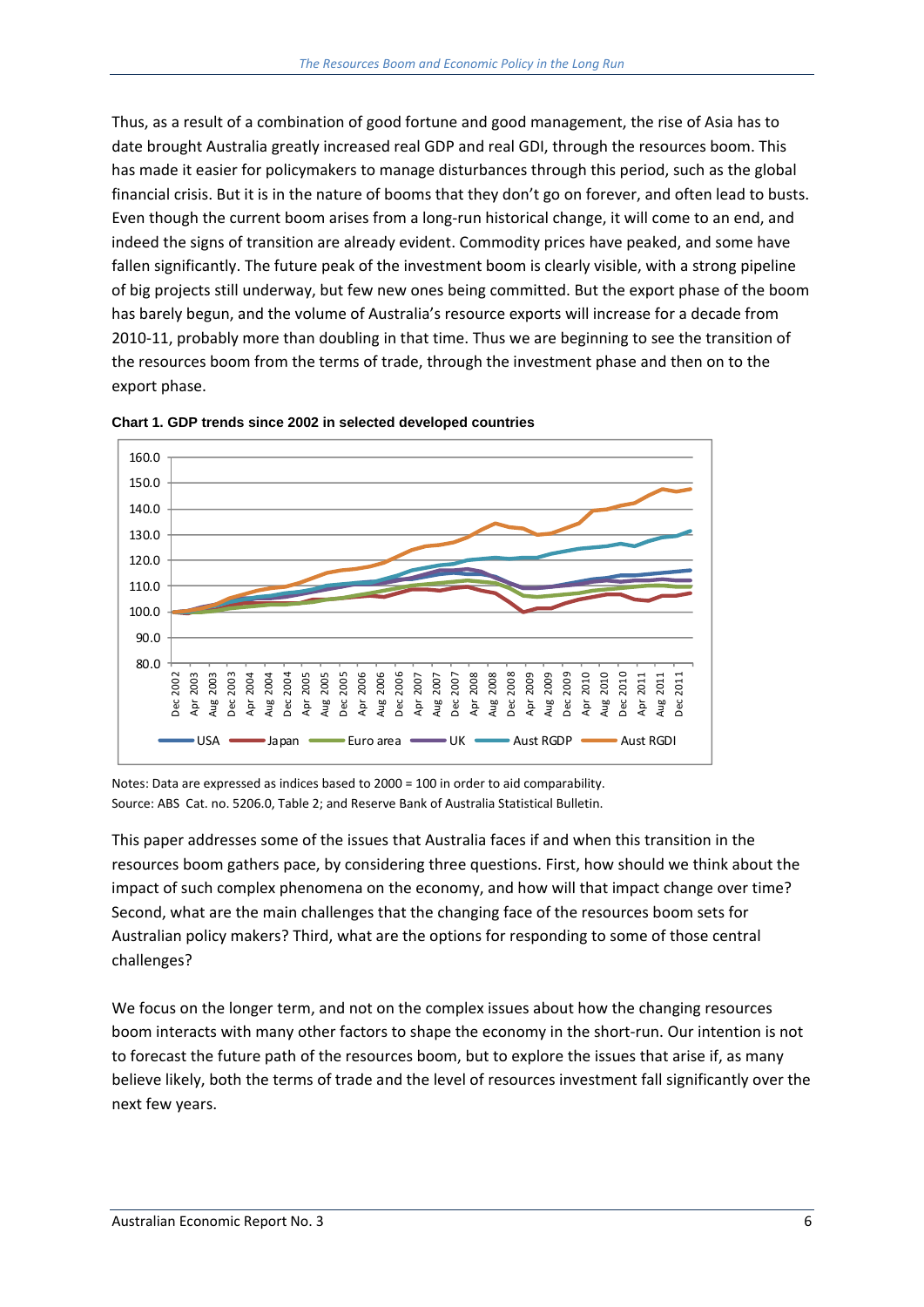# **2. Understanding the Impact of the Resources Boom: Four Main Impacts**

In addressing the impact of the resources boom, we consider in this section its direct impact through three main channels – the rise in the terms of trade, the increase in mining investment and the growth in resource exports – without considering the various second round effects that ensue in response to these impacts. These include multiplier effects from different categories of income and expenditure, and changes in the exchange rate. Some of these are considered in Section 3.

### **The terms of trade**

It has been well known among Australian policy analysts, at least since the Korean War boom, that large increases in the terms of trade can generate large real income gains. What is less well known is how to measure the real income changes and how they relate to changes in real income from other sources. Indeed, these are not straightforward tasks and there is no universal agreement (see Silver and Mahdavy 1989; UN 1968; Macdonald 2010) on measuring real income gains and on how real income gains from the terms of trade relate to other changes in income.

The key analytical issue arises as follows. Most macro growth analysis relies on real gross domestic product (RGDP) as a measure of real income. But RGDP is not a complete measure of real income gains when there are large increases in the terms of trade. RGDP attempts to measure volume increases in goods and services and, by construction, does *not* attempt to measure any real income changes that arise directly from the *price* of imports and exports. Hence, the usefulness of RGDP as a measure of income and living standards during a mineral boom will depend on whether additional income is being generated by an increase in export *volumes*, measured by RGDP, or an increase in export *prices,* not measured by RGDP. To measure RGDP, national account statisticians deflate each component of current price GDP by its own price deflator to calculate the underlying volume. When the higher export value, generated by an export price increase, is deflated by the higher export price, this will indicate correctly that the export volume and RGDP have not changed. But an export price increase, ceteris paribus, has increased real income. A country must be better off when overseas sales increase substantially because of an increase in export prices.

A deflator is needed to enable the income from the export price increase to be included in a measure of national income. It is has been argued that a domestic expenditure deflator should be used to deflate export and import prices to calculate the real gain (often called the trading gain), but the standard practice, also followed by the Australian Bureau of Statistics (ABS), is to use the import deflator to deflate both imports and exports.<sup>1</sup> This practice focuses attention on the terms of trade.

The rise in Australia's terms of trade since 2003 has been well documented, and is summarised in Chart 2. After a long period of stability, the terms of trade more than doubled between 2002 and

 $1$  Over the period of interest, the estimated Australian trading gains do not differ significantly when calculated with either of the two main deflators. Further discussion of these and related issues can be found in Gregory (2011).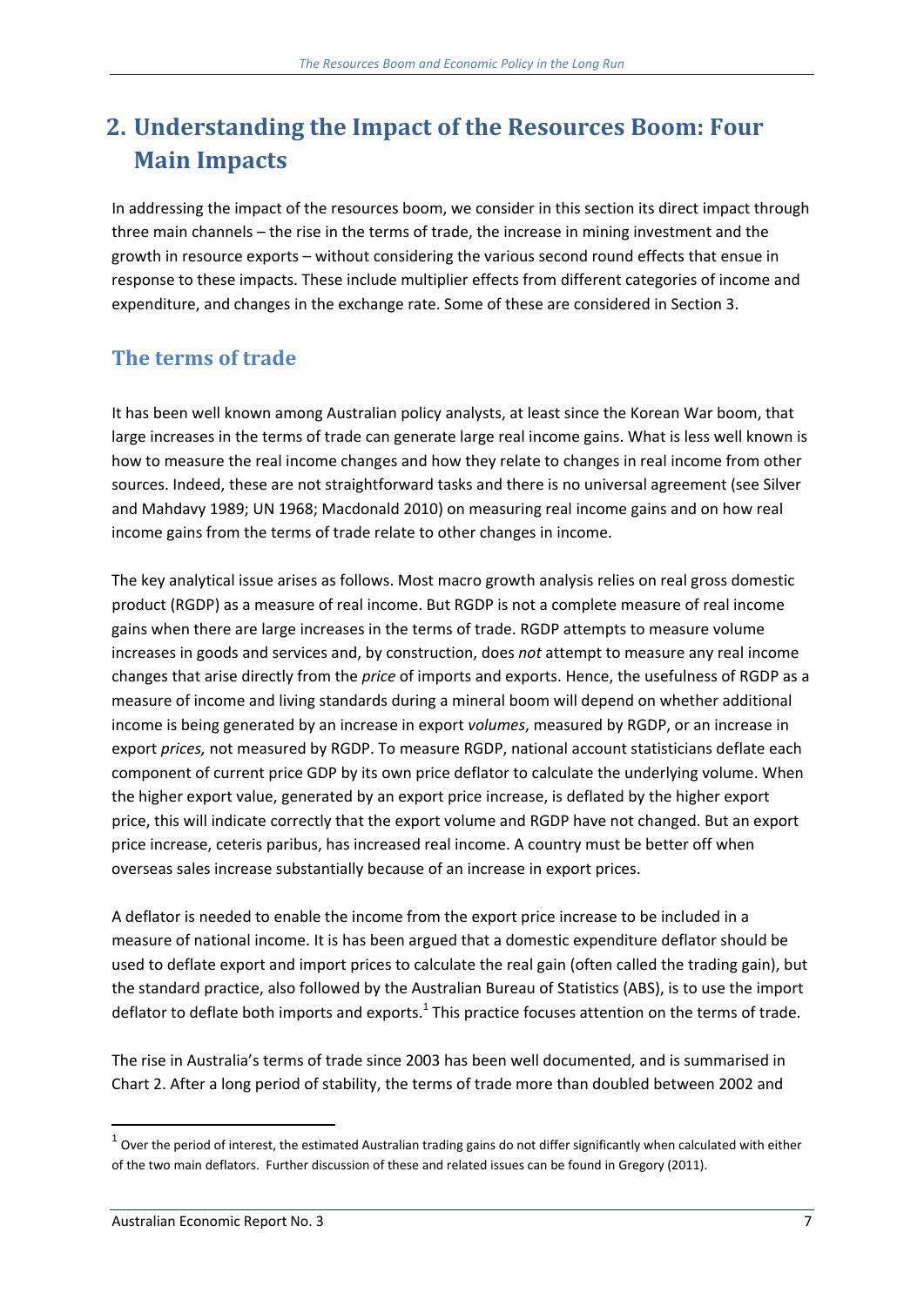2011. At the peak in the third quarter of 2011, the terms of trade were 110% higher than the average for the decade to 2002. As is evident from Chart 2, most of those gains had occurred by the middle of 2008, although there was another surge after the global financial crisis.



**Chart 2. The terms of trade and the trade weighted exchange rate, actual 1998-2012 and indicative 2012- 2017**

Sources: For exchange rate, Reserve Bank of Australia Statistical Bulletin; for terms of trade, ABS Cat. no. 5206.0, Table 1.

The increase in real income arising from the higher terms of trade is truly real income, and can be spent on goods and services (either locally produced or imported), can be saved or can be repatriated offshore. If export prices remain high in subsequent periods, relative to import prices, the higher level of income will continue to accrue in those periods, and will only decline if the terms of trade fall. Other things being equal, the size of the income gain from an improvement in the terms of trade will be larger the larger the share of exports in GDP. It also follows that the larger the real GDP share of exports, the larger the fall in income produced by a decline in the terms of trade.

Chart 2 also brings out the extent of the rise in the trade‐weighted \$A exchange rate that accompanied the boost in the terms of trade. A close relationship between the terms of trade and exchange rate movements has been observed in Australia for quite some time and this association plays an important role in the adjustment process that flows from a terms of trade improvement.

If the exchange rate rises for a fixed level of foreign currency export and import prices, both export and import prices fall in local currency. This has no impact on the terms of trade gain, but shifts part of the benefit of that gain from exporters to importers. If import prices fall, the real value of the income of those using imported goods will rise, to the extent of their use of imports and the degree of price reduction for those particular imports. Over the last decade, the fall in the price of imports induced by the exchange rate appreciation has probably accounted for as much as one half of the increases in real wages. This income increase is a reallocation of the income gains from the terms of trade, via a reallocation from exporters to importers. The exchange rate adjustment does not reduce the total income gain unless it produces a change in export and import prices in foreign currency.

The trading gains to Australia have been estimated by the ABS and the official calculations are included in Chart 3. Australia's terms of trade reached their peak in the current boom in the September quarter of 2011, and some export prices have fallen significantly since then. It seems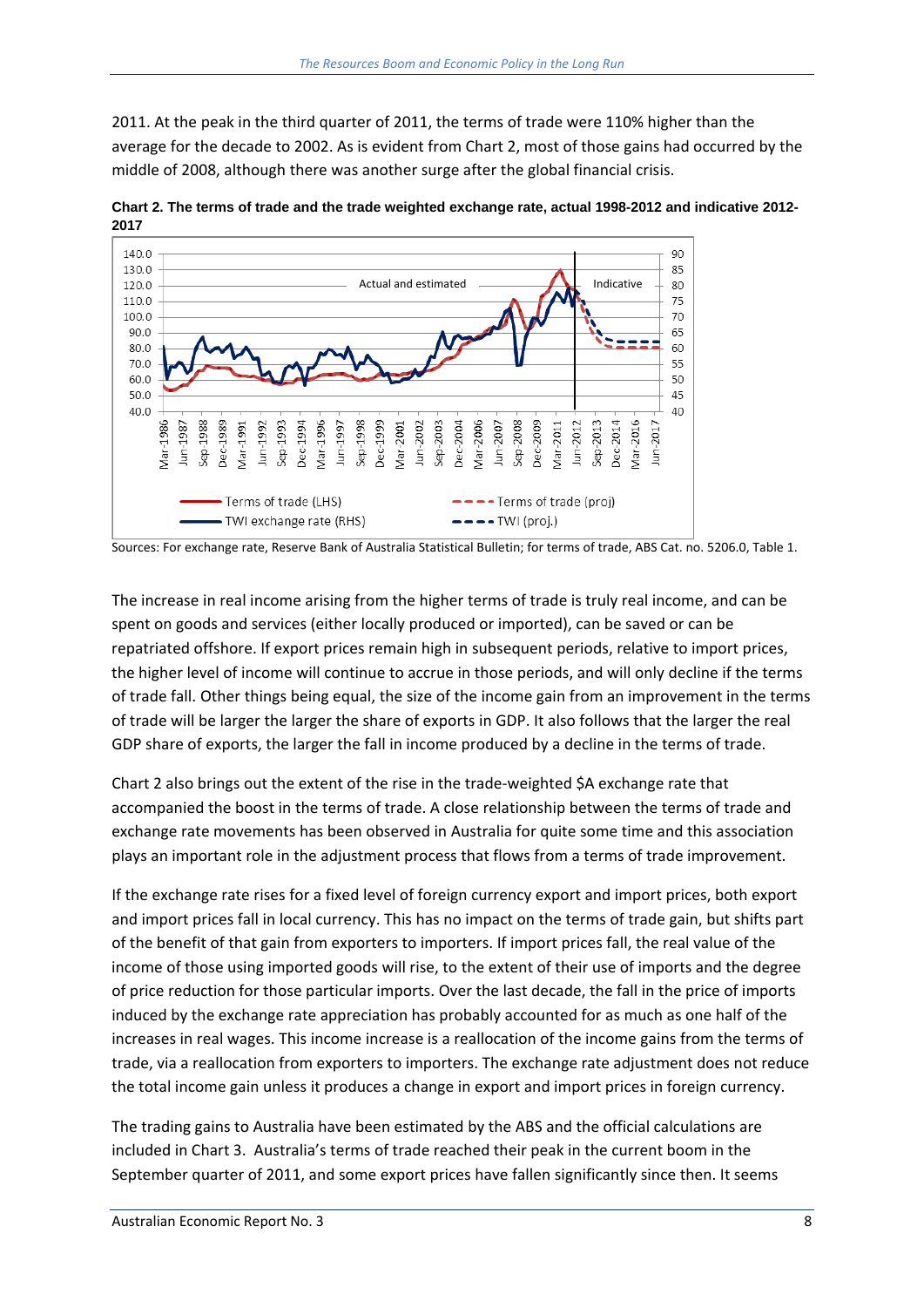highly likely that, as global supply of many products grows rapidly, the terms of trade will fall further over the next few years, even assuming continued strong growth in Asia. But the extent and timing of that fall remain unpredictable.

To help to crystallise the potential policy implications of recent trends, we make some 'indicative' assumptions about key variables and estimate the major impacts out to the end of 2017 on this basis (see Chart 2). We assume that the terms of trade fall over the three‐year period from the June quarter of 2012 to a level 30% above their average in the decade prior to the resources boom, and are stable thereafter. This fall substantially reduces the income gains from the mining boom.



**Chart 3. Trading gain since 2002 as a share of GDP, 2002-2017** 

The estimated trading gain, relative to 2002, falls from about a peak of about 11% of GDP reached in 2011 to about 3.5% of GDP in 2015 and thereafter. It is noticeable from Chart 3 that the trading gain, as a share of GDP, remains significant out to 2017 on these assumptions, and indeed rises a little in the latter years even though the terms of trade are fixed. This reflects the fact that trading gains are calculated from the terms of trade change and the level of real exports. The calculations underlying Chart 3 assume that exports increase faster than GDP and the terms of trade remain higher than in 2002, so that the rapid growth in export volumes leads to a higher trading gain.

There is a complication that we have included in the calculations underlying Chart 3 and highlighted its assumed effect in red. Mining companies are largely foreign so that a significant proportion of the trading gains or losses should accrue to foreigners. The ABS has adjusted the national accounts for their best estimate of foreign ownership of Australian resources. A comparison of real GDI and real gross national income (RGNI) will enable us to estimate the division of the trading gains between Australians and foreigners on a net basis. RGNI is equal to RGDI less net property income payable to foreigners, that is property income payable to foreigners less property income receivable by Australians from aboard. This reminds us that Australians benefit from higher commodities prices through their ownership of resources activities overseas as well as in Australia. Over the past four years the ABS has estimated that Australians have received about 80% of the trading gains, but the distribution is affected by the exchange rate. We have assumed that along with the terms of trade

Source: ABS Cat. no. 5206.0, Table 1; and estimates of the authors.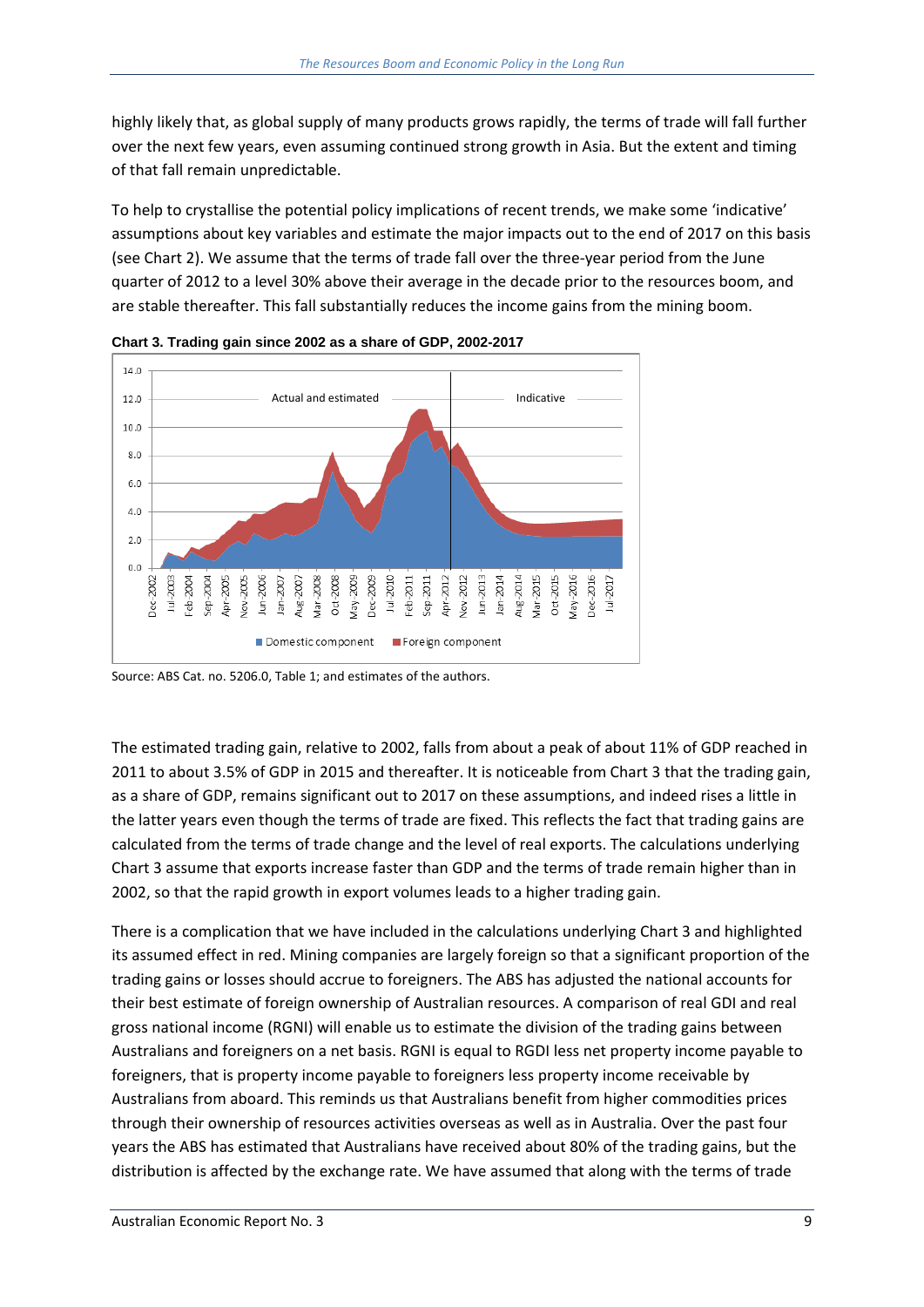decline the exchange rate devalues substantially. A lower exchange rate does not affect the size of the trading gains but it does affect its distribution between exporters and those who consume imports. In response to the 30 per cent devaluation assumed, the proportion of the trading gain that accrues to foreigners gradually rises to 35% by the end of the period shown.

To conclude, we emphasize that economic growth and the economic cycle depend on changes in trading gains. Hence, although Australian income levels at 2017 are higher than at 2003, because the terms of trade are higher, from 2011 onwards the influence of the terms of trade changes are towards reducing income level relative to the 2011 peak.

#### **The resources investment path, local content and construction jobs**

Looking forward, the increase in mining investment will become an increasing feature of the mining boom. As with the terms of trade, the rise in resource investment as a share of GDP in this boom will be without precedent in the historical record. The dominant products have been coal, iron ore and liquid natural gas (LNG). LNG projects have become increasingly important as the boom has matured.<sup>2</sup>

The ABS provide data on mining investment, but data on future investment is severely limited.<sup>3</sup> To gain some understanding of the likely further path of resources investment, we have undertaken an analysis of about 200 major resource projects, data on which is provided in the April 2012 Mining Industry Major Projects listing published by the Bureau of Resources and Energy Economics (BREE). We also include information that has become available since the April 2012 listing was published.

In the BREE listing, uncompleted projects are classified as advanced (either under construction or committed) or less advanced projects (which are undergoing feasibility studies or awaiting final approvals). The main focus of our analysis is to understand better the time path of capital spending and employment related to these projects. There is, as yet, no evidence of major projects that were classified as advanced in the April 2012 listing being cancelled, although it has become clear that many of the less advanced projects will not proceed (e.g. the Olympic Dam project, the Pluto LNG expansion and the second round expansion of the WAIO iron ore port facilities).<sup>4</sup>

  $^2$  There are currently nine large LNG plants under construction, with a total capital cost of just on \$200 billion, and with total production capacity of 64 Mt in their initial stages. By comparison Australia's exports of LNG in

<sup>2010-11</sup> were about 20 Mt.<br> $3$  There are two main ABS sources of data on mining investment, that on overall gross fixed capital formation in mining (GFCE) (ABS Cat. No. 5204.0) and that on new capital expenditure by private businesses (NCE) (Cat. No. 5625.0). The former is more inclusive – including for example spending on exploration and on R&D – while the latter is available on a quarterly basis and is more often cited. For the latest year for which data are available (2010‐11), mining GFCE reached 4.8% of GDP, three times its 2002‐03 level of 1.6%, and by comparison with 3.2% on the NCE measure. As investment rose sharply, the NCE measure jumped to 6.3% of GDP by the June quarter of 2012, and the ABS investment intentions survey (and other sources) confirms that a further substantial increase is underway in 2012-13.<br><sup>4</sup> We have also made judgements about two major projects about which there remains uncertainty, the Roy

Hill iron ore project and the Browse LNG project. We have assumed that, given the quality of the iron ore deposit, the Roy Hill project will proceed but will be delayed for some time. On the Browse project, we have assumed that it will not proceed in our timeframe, given the uncertainty about the location of the liquefaction plant and about the choice between available options.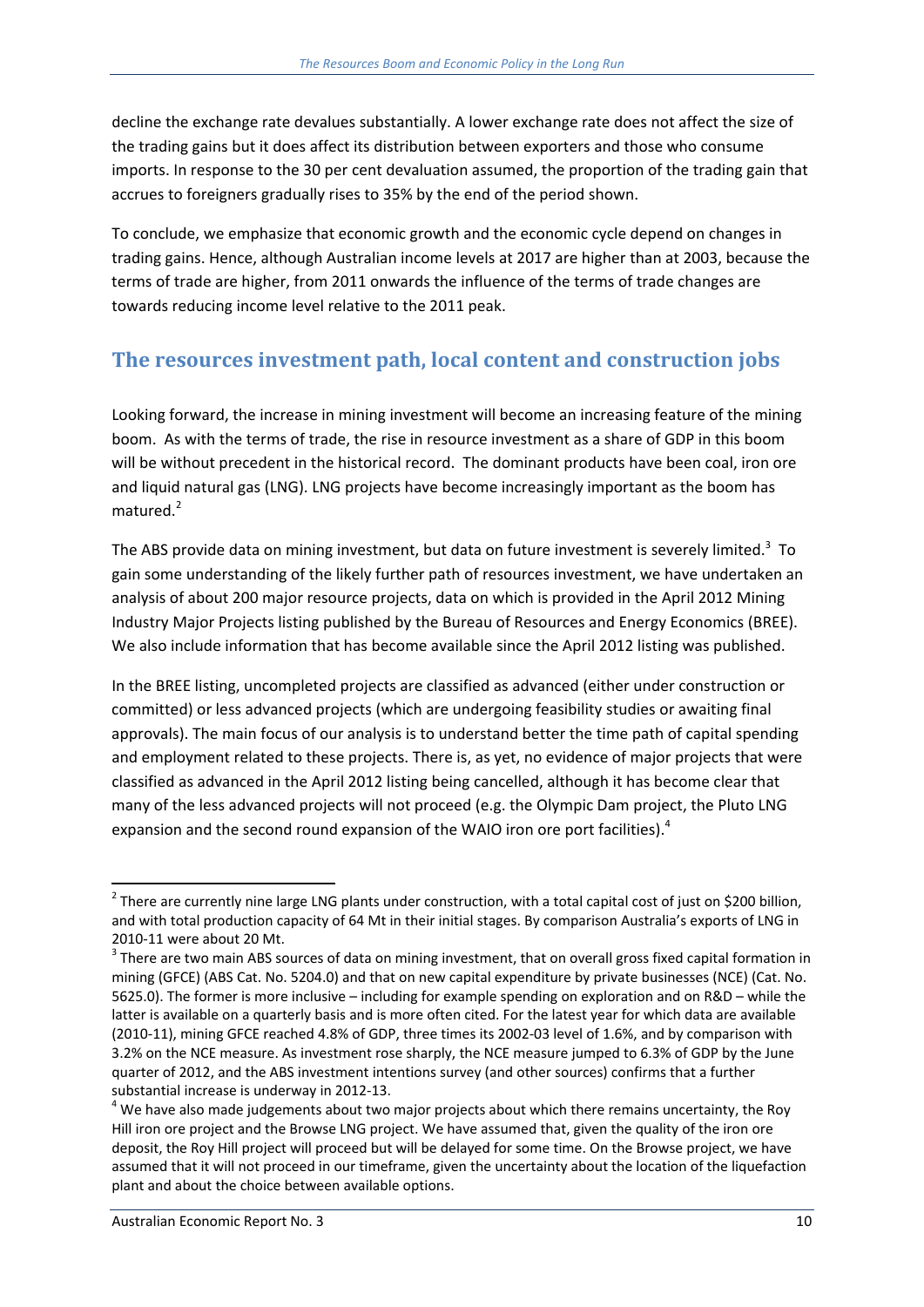The BREE source provides data on the total capital expenditure on the project, the planned start date for operations and, for many projects, the level of construction and operational employment, but it needs to be supplemented to construct a time path of investment. On the basis of company and other information we have assigned to each project a duration of construction and a spending profile, and have also used that to estimate the time path of construction employment. These and other characteristics of the projects differ substantially by project type. The results of this exercise are summarised in Table 1 and in Chart 4.

| 60 I V I I                             |         |         |         |              |         |         |         |
|----------------------------------------|---------|---------|---------|--------------|---------|---------|---------|
|                                        | 2010-11 | 2011-12 | 2012-13 | 2013-14      | 2014-15 | 2015-16 | 2016-17 |
| <b>Capital expenditure</b>             |         |         |         | (\$ billion) |         |         |         |
| Black coal - mining and infrastructure | 5.0     | 8.1     | 12.2    | 15.3         | 13.3    | 7.5     | 2.5     |
| Iron ore - mining and infrastructure   | 6.4     | 12.3    | 18.5    | 21.2         | 18.1    | 10.8    | 3.6     |
| Coal seam gas                          | 3.0     | 8.8     | 14.1    | 17.0         | 14.4    | 9.3     | 4.5     |
| Offshore LNG projects                  | 7.8     | 17.2    | 25.7    | 28.3         | 24.7    | 15.3    | 6.4     |
| All other projects                     | 9.4     | 10.0    | 7.4     | 3.9          | 1.8     | 0.6     | 0.0     |
| Total                                  | 31.7    | 56.4    | 78.0    | 85.6         | 72.3    | 43.6    | 17.1    |
| <b>Construction employment</b>         |         |         |         | (000s)       |         |         |         |
| Black coal - mining and infrastructure | 5.8     | 9.3     | 13.5    | 17.4         | 16.6    | 10.6    | 3.7     |
| Iron ore - mining and infrastructure   | 6.9     | 13.5    | 21.0    | 22.8         | 17.6    | 10.1    | 3.5     |
| Coal seam gas                          | 2.9     | 9.4     | 16.1    | 19.4         | 16.8    | 10.7    | 4.4     |
| Offshore LNG projects                  | 3.7     | 7.9     | 11.5    | 12.6         | 11.8    | 8.7     | 4.3     |
| All other projects                     | 12.1    | 13.3    | 10.8    | 7.3          | 4.7     | 1.6     | 0.0     |
| Total                                  | 31.3    | 53.4    | 72.9    | 79.6         | 67.5    | 41.6    | 15.9    |
| <b>Other estimates</b>                 |         |         |         |              |         |         |         |
| Local content of capex (\$b)           | 21.3    | 35.6    | 46.9    | 49.5         | 40.1    | 23.1    | 8.5     |
| Operations employment ('000s)          | 2.9     | 7.3     | 14.3    | 22.6         | 32.2    | 39.8    | 43.5    |
| Total employment ('000s)               | 34.3    | 60.7    | 87.2    | 102.2        | 99.7    | 81.4    | 59.5    |

**Table 1. Estimated capital expenditure and other variables for 198 major resource projects, 2010-11 to 2016-17** 

Source: Estimates of the authors based on BREE (2012) and other sources.







Source: Estimates of the authors based on BREE listing and other information.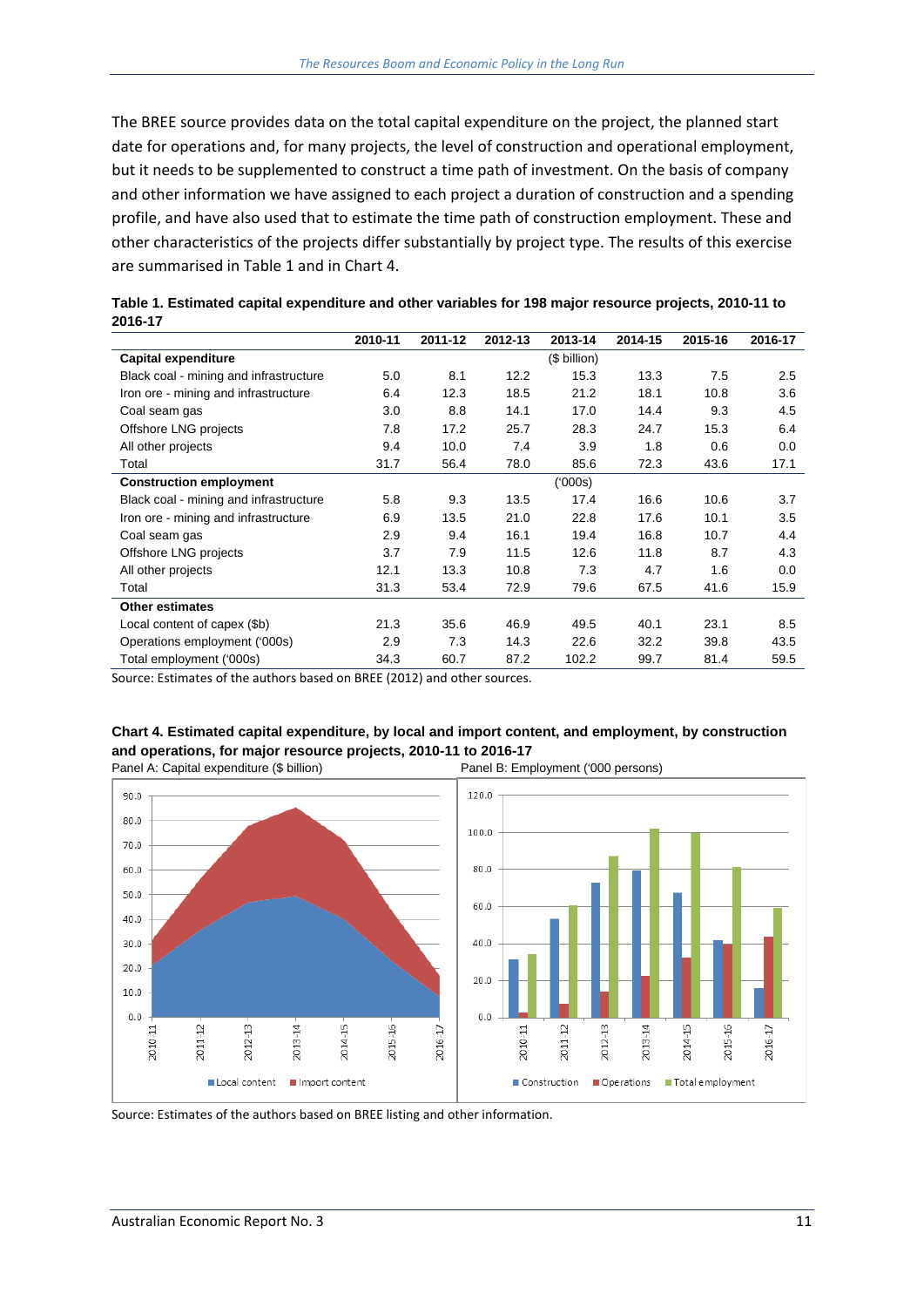Estimated capital expenditure on these projects amounted to about \$32 billion in 2010‐11, rising to \$56 billion in 2011‐12 and \$78 billion in 2012‐13. The estimates suggest that spending will peak in 2013‐14, at about 6% of GDP for these projects alone. But, as the projects are completed, capital spending is estimated to fall by 80% to about \$17 billion by 2016‐17. Construction employment on these projects, as inferred from the project totals specified by the companies, is expected to peak at about 80,000 in 2013‐14, but to fall sharply after 2014‐15.

Little systematic information is available about the local content of this mining investment, although the ratio of capital expenditure to construction employment is one indirect indicator. It is clear that local content varies with project type, and that the level of local content is likely to fall as the exchange rate rises. On the basis of liaison work at the Reserve Bank of Australia, Connolly and Orsmond (2011) concluded that about half of the cost of mining investment in recent years has been spent in Australia, with higher figures for iron ore and coal and lower figures for LNG. We have constructed local content estimates by using local content share assumptions for different project types, with the shares declining over time as project planning is affected by the high value of the \$A.

**Chart 4. Estimated capital expenditure, by local and import content, and employment, by construction and operations, for major resource projects, 2010-11 to 2016-17** 



Source: Estimates of the authors based on BREE listing and other information.

It is evident that these mining projects have a relative high import leakage in the investment stage and are highly productive when in operation, employing relatively few people. According to the company figures, supplemented by our own estimates when company data are not available, operational employment on these 198 projects with a capital expenditure of about \$400 billion, will generate ongoing operations employment of about 44,000 persons or about 0.4% of total Australian employment. The nine LNG plants are a particular example of this: with capital expenditure of \$198.8 billion and the capacity to quadruple Australia's current exports of LNG, the anticipated increase in operational employment is 5,200.

This characteristic of rising and then falling capital expenditure will be common to all analyses of a fixed set of projects, for the construction period inevitably comes to an end. But two points are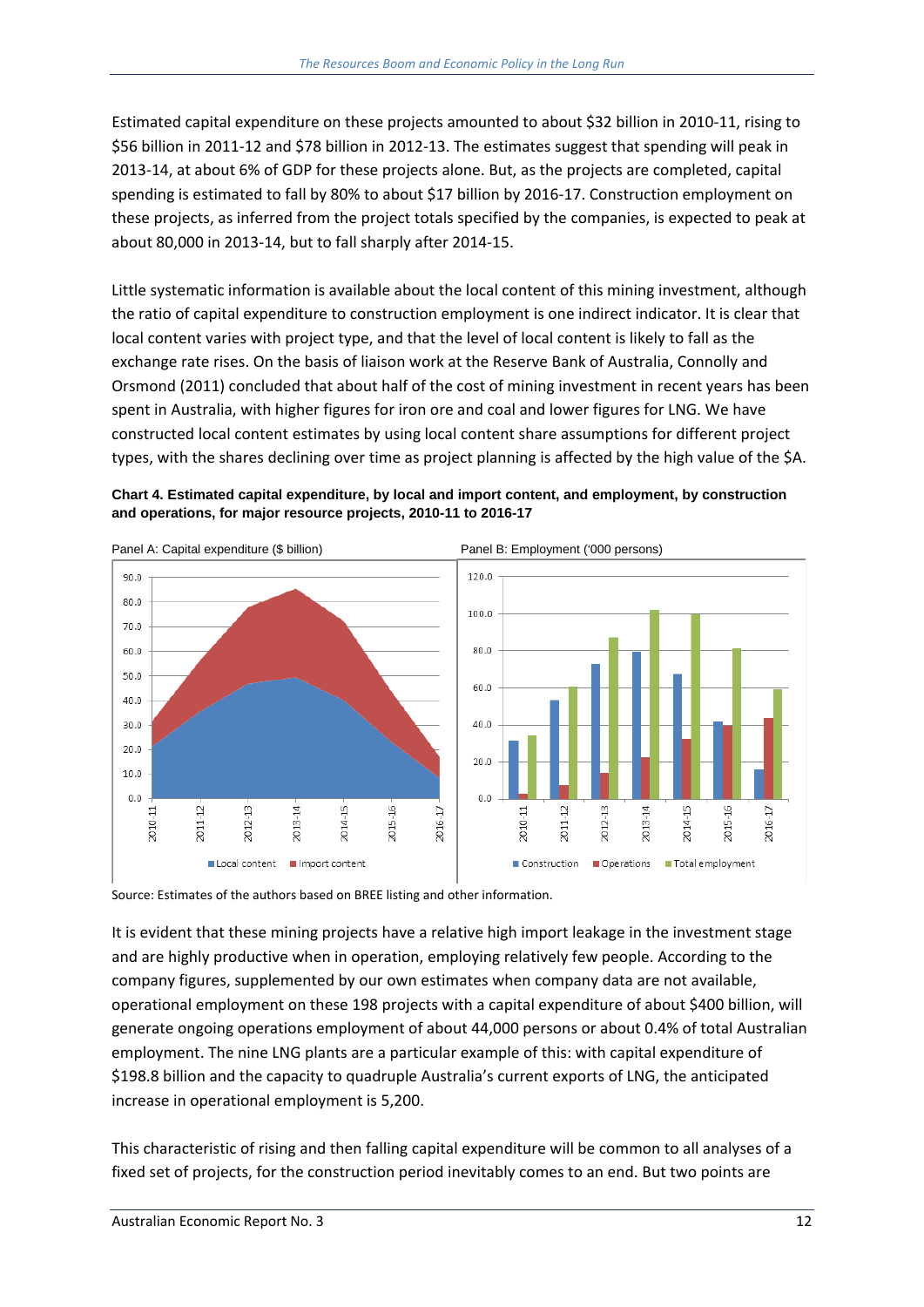relevant here. First these projects are at the heart of the investment boom, and as noted will contribute of the order of 6% of GDP in 2013‐14. Secondly, while other projects are possible, there is a limited source of new projects available to replace these projects when they are completed, especially in a world in which the terms of trade fall significantly. On the basis of these estimates and parallel assumptions about the other components of mining GFCF, we have prepared the overall estimates of the increase in grossed fixed capital formation (GFCF) in mining relative to a 2002 base, and of the domestic content of that investment, summarised in Chart 5.



**Chart 5. Increase in mining investment since 2002 as a share of GDP** 

It should be noted that, as these are changes relative to a 2002 base, they imply that the mining investment to GDP ratio, so defined, will peak at over 10% of GDP but will in due course fall rapidly. These estimates also imply that, even as late as 2016‐17, the total level of mining GFCF will be over 3% of GDP, a high figure by historical standards.

#### **The production and export phase**

This massive investment in resource projects is above all export oriented, and we estimate that Australian resource exports will at least double, in volume terms, in the decade from 2010‐11. Beyond investment, several characteristics of the production phase of resources in Australia are relevant to understanding the policy issues. While projects will inevitably differ by product type, these projects will have low employment in the production phase, as noted above, with limited other domestic linkages in terms of purchases. An important form of domestic linkage will be through royalties and taxes paid, but in terms of Australian Government tax receipts, the lags to full production, the presence of deductible state royalties and high depreciation allowances and the low domestic multipliers, will all reduce the direct flow of tax revenues to the Australian Government in the medium term. But the underlying tax base is being increased strongly as these projects get underway.

Australia's mining industry has a high degree of foreign ownership, consistent with Australia's extensive integration into the global economy. Connolly and Orsmond (2011) estimated that the

Source: ABS Cat. no. 5248.0, Table 58; and estimates of the authors.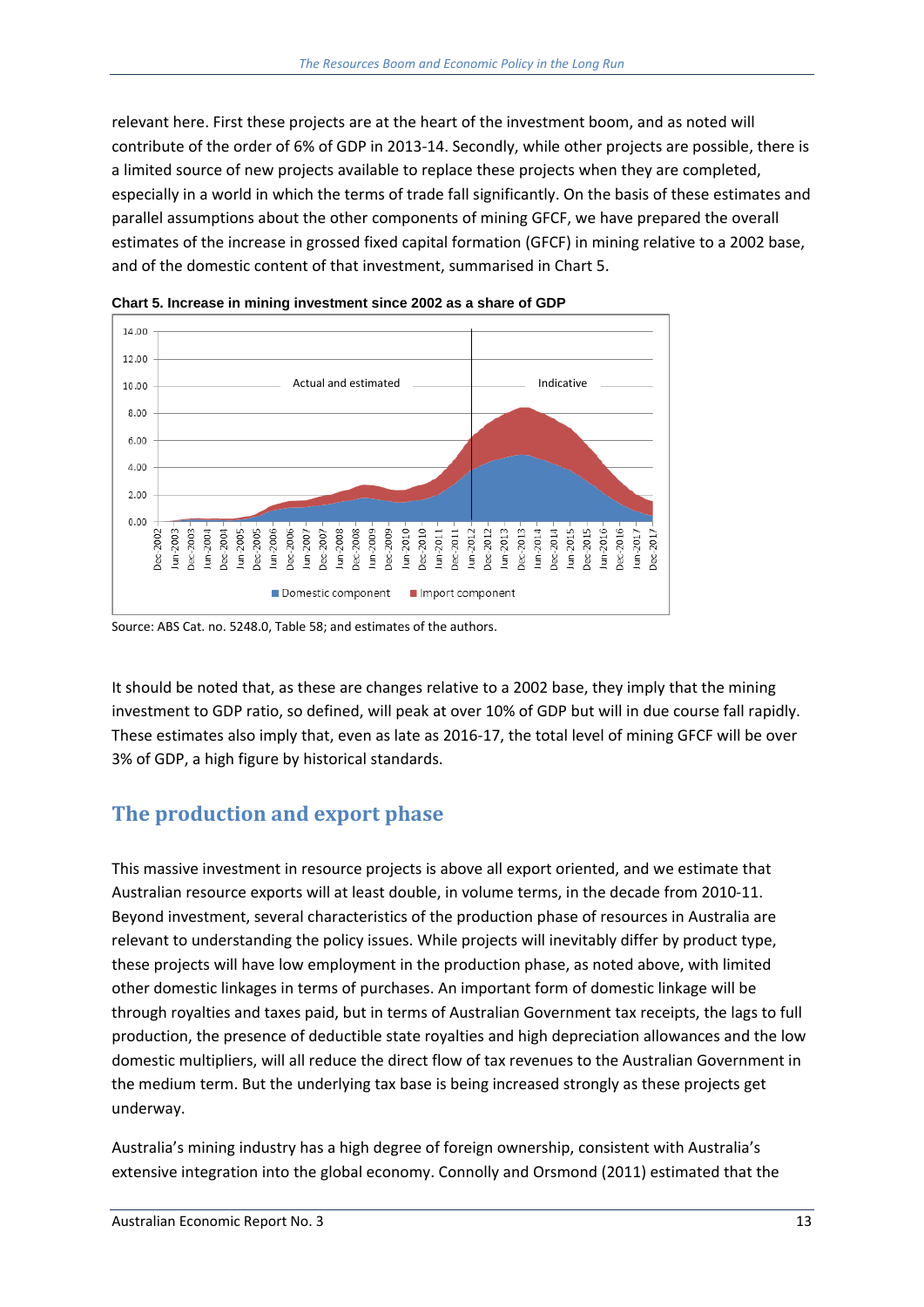industry was about 80% foreign‐owned, and many large new projects are 100% foreign‐owned. The only relevance of this fact here is that it means that much of the income earned will be distributed overseas, again reducing the domestic impact.

Our indicative estimates of the domestic impact of the expansion of resource exports are based on the following assumptions:

- that the volume of resource exports doubles between the June quarter of 2012 and the final quarter of 2017;
- that the domestic impact of the production stage of the new projects coming on stream is significantly lower than of existing mining activity, because of more capital intensive technologies and higher levels of foreign ownership; and
- these features are particularly marked for the LNG projects, and especially the offshore ones, which are coming on stream later in the period.

An extreme example of these trends is the Shell Prelude project, which is a \$15 billion wholly foreign-owned LNG plant situated in waters offshore in Western Australia. Shell is constructing a massive platform in Korea which will be towed to the offshore site, and from which all drilling, liquefaction and shipping activities will take place, with none of the gas being piped to the Australian mainland. The domestic impact is likely to be minimal, other than through the tax paid.

The resulting estimates of the increase in resource exports as a share of GDP, relative to a 2002 base, are shown in Chart 6, together with the estimates of the domestic impact. On these figures the increase in resource exports amounts to nearly 8% of GDP by the end of 2017, but of this the domestic impact is only about 3% of GDP. As previously stated, the specific numbers are intended as indicative only, although the broad trends seem indisputable.



**Chart 6. Increase in resource exports since 2002, as a share of GDP** 

Source: ABS Cat. no. 5302.0, Table 101.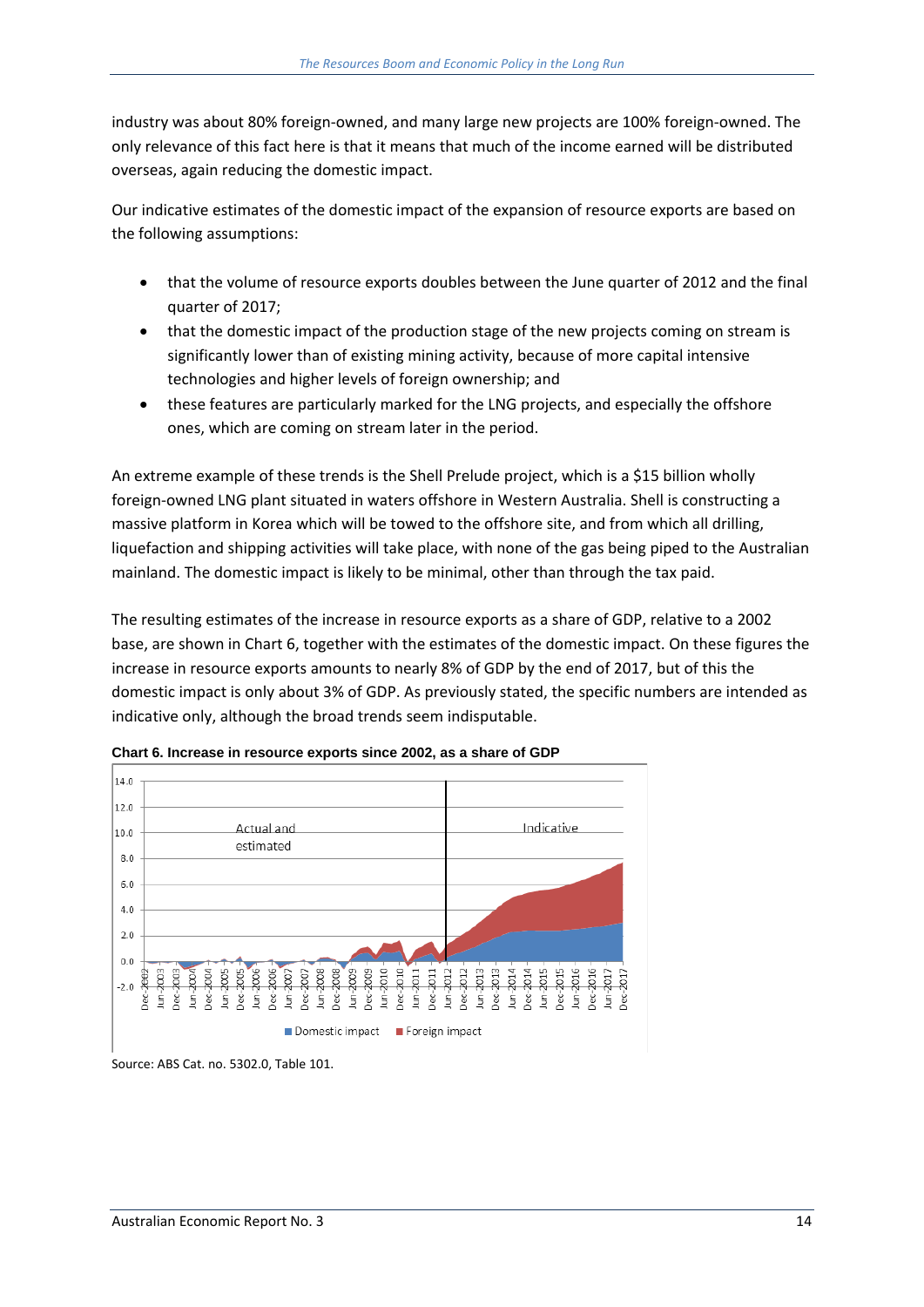## **Summary of impact**

Charts 3, 5 and 6 above have summarised our estimates of the net domestic impact, as a proportion of GDP, of the rise in the terms trade, the increase in mining investment and the developing increase in resource exports, with indicative figures out to 2017. There are some differences between these items – the terms of trade effect is the net increase in real domestic income, while the investment impact is on domestic demand and the export effect is a mixture of the two. Nevertheless, for illustrative purposes we add them up in Chart 7, to get a simple measure of the net direct impact of the resources boom.

These figures suggest that this impact, measured relative to a December quarter 2002 base, amounted to about 12% of GDP in 2011 and 2012, but will fall steadily to about 6% of GDP by 2016‐ 17. They illustrate the massive direct net impact of the resources boom on the economy from these three factors (leaving aside the many other consequent changes, such as the multiplier effects of investment spending and the rise in the exchange rate). But they also suggest that this impact will fall by perhaps half over the next five years. By 2017 the net impact of the boom remains at about 5%, reflecting the rise in resource exports, the assumption being that the terms of trade remain above their 2002 level and investment in resources remaining well above the long-term trend.





Source: National sources and estimates of the authors, as noted in Charts 3, 5 and 6.

We stress again the range of assumptions required to generate the historical figures underlying Chart 7, and the indicative nature of the estimates out to 2017. No one can know the future, and in particular we are not attempting to address any of the complex issues about how these factors inter‐ relate with others, both at home and abroad, to shape the short-term future of the economy. Nevertheless, there are six key facts that underlie these indicative numbers:

(i) that resource prices, and hence the terms of trade, have peaked and are likely to fall significantly at some time over the next few years;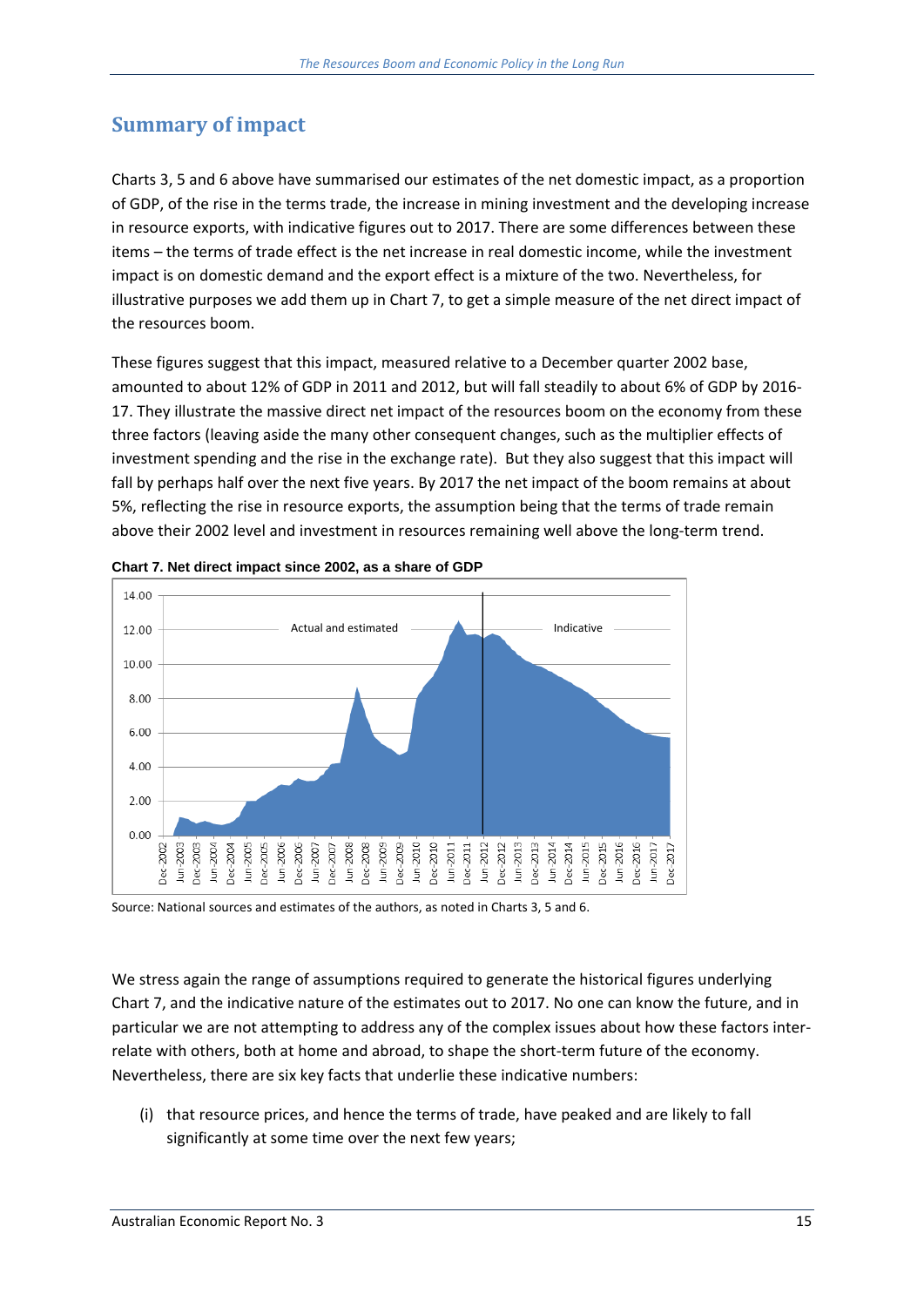- (ii) that much of the benefits of the terms of trade accrues to Australians, both through their share of higher export revenue and through lower import prices flowing through the higher value of the \$A;
- (iii) that resources investment is approaching its peak and in due course will fall quite sharply, as there are relatively few large new projects in the pipeline and likely to proceed;
- (iv) that resources investment has a relatively high import content, and that this is rising because of the high \$A and of the shift to large LNG projects with major components fabricated offshore;
- (v) that exports of resource products will rise rapidly over the decade from 2010‐11, probably more than doubling in real terms over that period; and
- (vi) that these increased exports have a low employment and more generally low linkages into the domestic economy.

In our judgement each of these facts are well documented, although putting hard numbers on them is quite a different matter. But they do imply that the net direct impact of the resources boom is likely to decline quite sharply as the terms of trade fall and as resources investment passes its peak and begins to fall, and that the magnitude of that reduction will be large.

# **3. Endogenous Responses to the Net Direct Impact of the Resources Boom**

So far we have been discussing the net direct impact of the resources boom. But such an impact will inevitable put in train a wide range of endogenous responses, which are at least worthy of another paper. Here we just mentioned what we take to be the two main such responses: the immediate spillovers of mining activities to related industries, including supplier industries, and the rise in the \$A, with consequent effects of imports and on trade exposed industries.

Considerable work has been done, both in the Australian Treasury and in the Reserve Bank of Australia, to study the broader effects of mining investment. For example, Gruen (2011) defines mining and mining related industries, which together cover those parts of the domestic manufacturing, construction and services industries that contribute directly to mining investment and production, and uses the input-output tables and other information to allocate value added across detailed industries to these components. He finds that the mining and mining‐related industries together account for about 20% of the economy, by comparison with 7‐8% for mining as defined by the ABS. Value added in this more broadly defined sector has been growing very rapidly, with the mining-related component expected to growth by over 20% per annum in the three years 2010‐11 to 2012‐13. In this way the impact of the rise in mining investment has been amplified on the way up, but also will be amplified on downside as this investment falls.

The other factor is the rise in the exchange rate (see Chart 2), and the consequent effects of imports and on trade exposed industries. Indeed, Chart 8 shows that the diversion of gross national expenditure to imports over the past decade has been without precedent in the recent historical record. Between 2001‐02 and 2011‐12 the share of net imports to GNE rose from –7.8% to 3.9%, a change of 11.7% of GNE. This reflected several factors, including the changing global competitive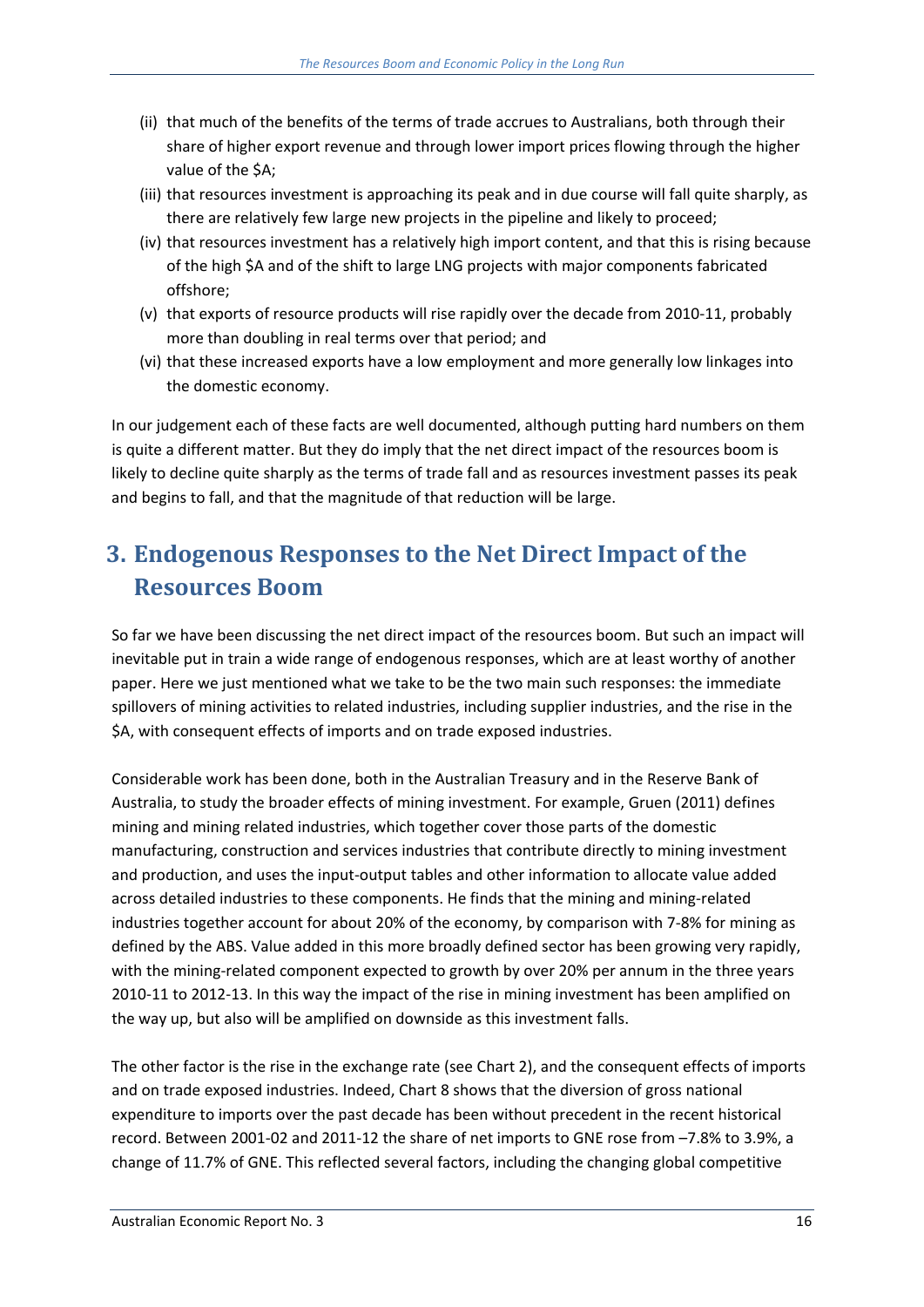position associated with the rise of Asia, the capital investment boom and the rising \$A exchange rate. But even if all imports of capital goods are removed from net imports, the rise in the net imports/GNE ratio over the decade is still about 9% points. This diversion of demand into imports has been a powerful offset to the expansionary forces discussed above.



 **Chart 8. Net imports as a share of GNE, based on moving annual totals, in real terms** 

Sources: ABS Cat. No. 5206.0, Table 2; and estimates of the authors.

About the response of endogenous factors going forward we make just two comments. The first is that, just as the broader linkages of mining investment amplified the impact of the rise in that investment on the economy, so they will also amplify the effect as mining investment falls. The second is that, while the assumed fall in the exchange rate will reduce the competitive pressure on the non-mining import competing sector, we would expect that impact to be limited by lags and hysteresis effects. That is, businesses will take some time to assure themselves that any reduction in the \$A is permanent and to revise their business strategies accordingly, and some of the changes made as a result of the high \$A (such as closure of manufacturing plants) will not be reversed.

In our view the net effect of the discussion to date is that in the coming years Australia faces a major deflationary demand shock as the resources boom unwinds. While precise estimates are not possible, this shock will be considerably less (in reverse) to the stimulus provided by the resources boom over 2003‐12, but may take place over a shorter time frame. The timing of this shock is difficult to predict, because it is the net effect of several major factors, each of which are influenced by developments both abroad and at home. But the key facts – that the terms of trade and investment aspects of the resources boom will unwind and that the unwinding will have a major impact on income and growth in Australia unless there is an effective policy response – seem inevitable.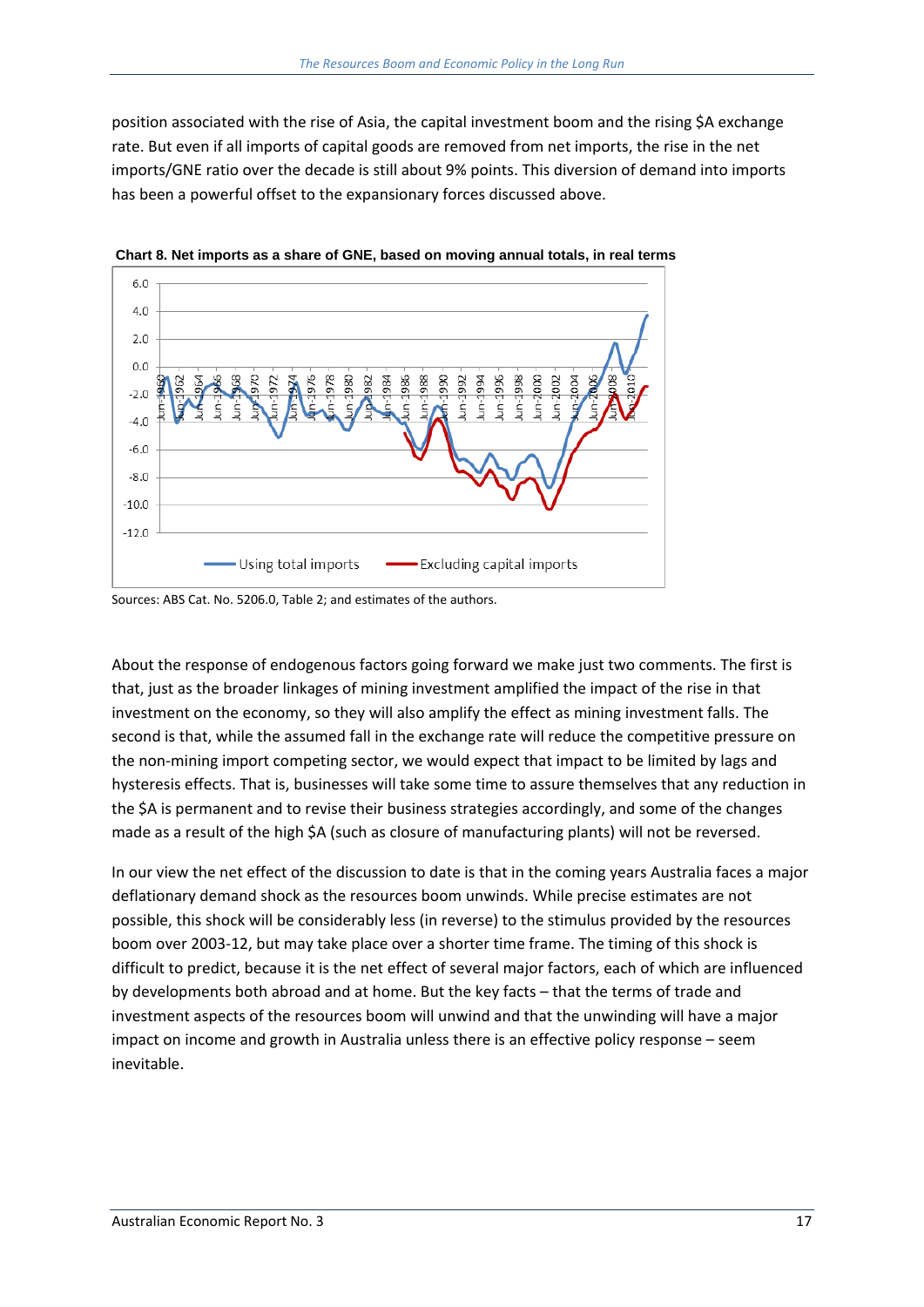# **4. Policy Issues Over the Medium Term**

In this section of the paper, we take up some of the issues involved in finding an effective policy response. While the reality of a downside shock seems inevitable, it will be some time before the full effect is felt. This means that there is time for a proper national debate to develop a coherent set of policy responses, rather than a series of short‐run responses to a sudden threat.

### **The key policy issues**

Many commentators have focused on labour market reform and improvements in productivity. There are, in our view, good reasons why these are not key issues. Falling productivity in mining and the electricity, gas and water industries have made a significant contribution to the observed productivity slowdown, and there are special factors for each of these. Aggregate productivity grew strongly through 2011‐12, and should accelerate as mining output builds up. The fact that we have been through the biggest resources boom in our history without any relevant inflation is a great tribute to our labour market and wage setting institutions. Labour market reform and productivity enhancing reforms are worthwhile, but they are unlikely to contribute substantially to a more effective management of the economic downturn that we are discussing and it would be disappointing if these issues diverted attention from our main argument. The key challenge, in our view, is to manage the implications of the unwinding of the resources boom for domestic demand and employment.

### **The limits of monetary policy**

The experience of Japan for nearly two decades, and of the USA and Europe more recently, has focused attention on the relative roles of monetary and fiscal policy, and indeed on the limits of the both. These limits are very clear today, where both the USA and Europe are in the zero interest rate trap, and hence at the limits of conventional monetary policy, and also have to deal with very large budget deficits and debt loads, and hence are at the limits of conventional fiscal policy.

Until recently, theory and practice around the world has given primacy to monetary policy in responding to macroeconomic shocks. But, with many economies in the zero interest rate trap, the limits of monetary policy are now being realised. Monetary policy cannot be expected to play the central role in addressing the long‐term demand shocks that we believe that Australia will face. Indeed, heavy reliance on monetary policies in the short run may prejudice effective policy later. In particular, the current de facto policy settings – that monetary policy will support the economy in the short run while fiscal policy is restrictive at both federal and state levels – contain serious risks for the longer term. Australia's ability to respond effectively to the medium-term demand shock will be compromised if the resources of conventional monetary policy are exhausted in the early stage of the response.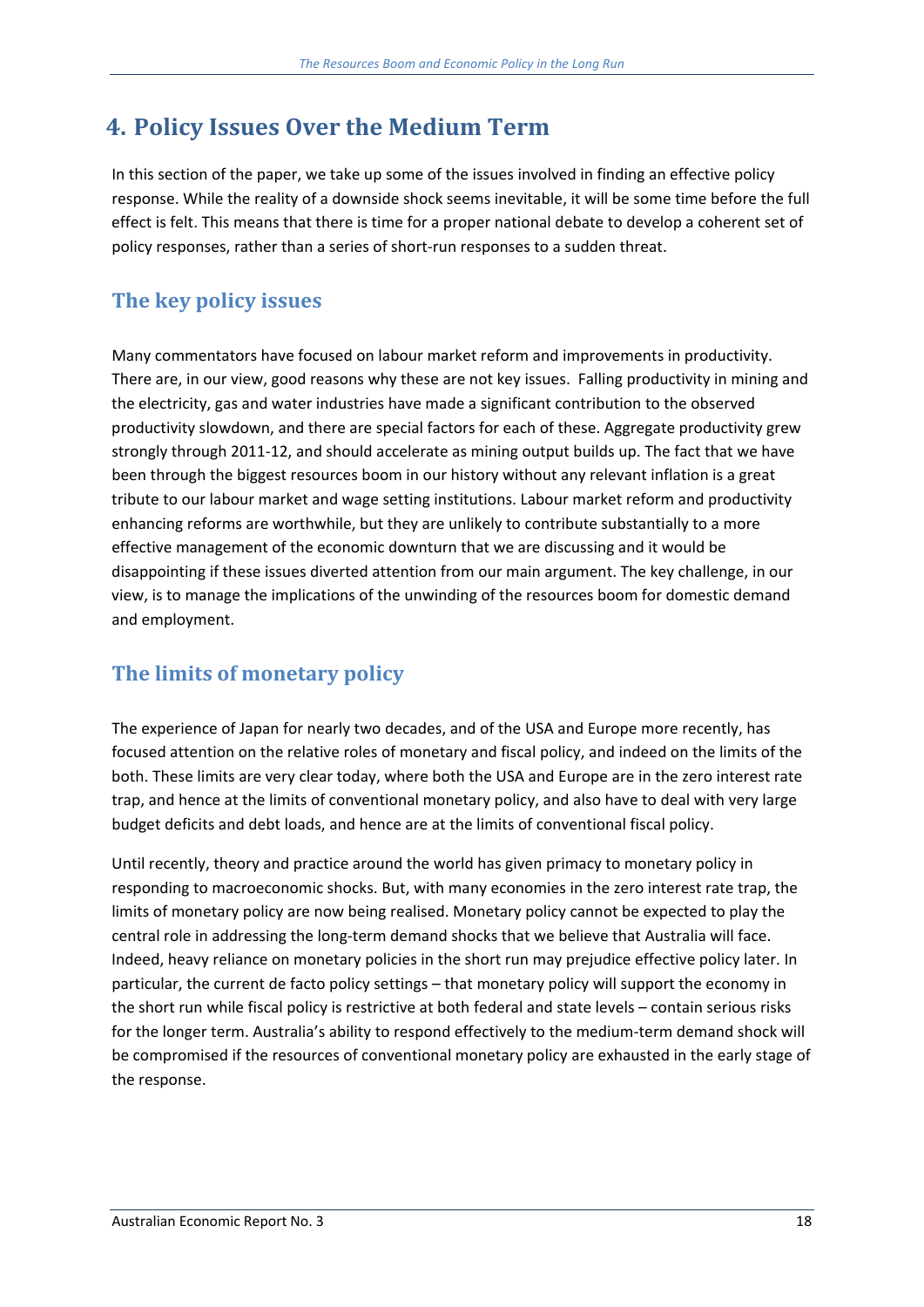## **The challenges facing an expansionary fiscal policy**

By international standards the budget and debt position of the Australian Government is very strong, and the resources boom should strengthen that position in the long term, as the effective doubling of mining activity ultimately generates stronger revenue streams. In this sense it might seem that Australia has a good deal of fiscal space to address the issue at hand, either in the general sense of having substantial room for fiscal manoeuvre in responding to shocks or in the more technical sense used in the literature of the gap between the actual or projected level of debt and the level at which debt becomes unsustainable (Ostry et al. 2010). This is indeed what the current estimates do show (Ostry et al. 2010; Ghosh et al. 2011). But over the policy horizon we are considering, fiscal policy faces three serious constraints, which may limit its ability to respond fully to the demand shock.

#### (i) *Low revenue levels*.

As discussed in the 2012‐13 Budget Papers, current levels of Federal revenue as a share of GDP are very low by historical standards. In 2010‐11 the ratio of revenue to GDP was lower than had been at any time in the past 35 years, and below even the low point reached in the trough of the early 1990s recession (1992‐93). There are essentially two reasons why this has occurred. One is a range of factors emerging after the GFC and discussed in the Budget Papers (see below). The second is the severe misreading of fiscal policy during the first stage of the resources boom, when large scale tax cuts were provided in successive budgets even though the economy was strong. In the five Budgets from 2003‐04 to 2007‐08 (inclusive) tax revenue foregone amounted to \$60 billion, or 5.1% of GDP in 2007-08. $5$ 

#### (ii) *Poor medium‐term outlook for revenue*.

In Statement 3 of Budget Paper No. 1 for 2012‐13, Treasury says that:

The downward revisions since MYEFO principally reflect sluggish asset prices, consumer caution, weak profitability outside the resources and resources‐related sectors, and high levels of investment-related tax deductions within the mining sector. (pp. 3-6)

These factors, and especially those connected with the resources boom, seem likely to persist for some time as the resources boom unwinds. Both profits and wage incomes in the non-resource sector will remain subdued through much of the next phase as will taxable profits of resource companies from existing projects.

<sup>&</sup>lt;sup>5</sup> This estimate is based on Treasury estimates of tax receivable at unchanged tax rates compared to revenue actually received. It is not yet known whether or not the unchanged tax rate figures are adjusted for forecasting errors – Treasury substantial underestimated the growth of revenue over this period (by about three percentage points per year). If they are not adjusted, this estimate is an underestimate, because the revenue at unchanged tax rates would have been higher if the correct forecasting model was used.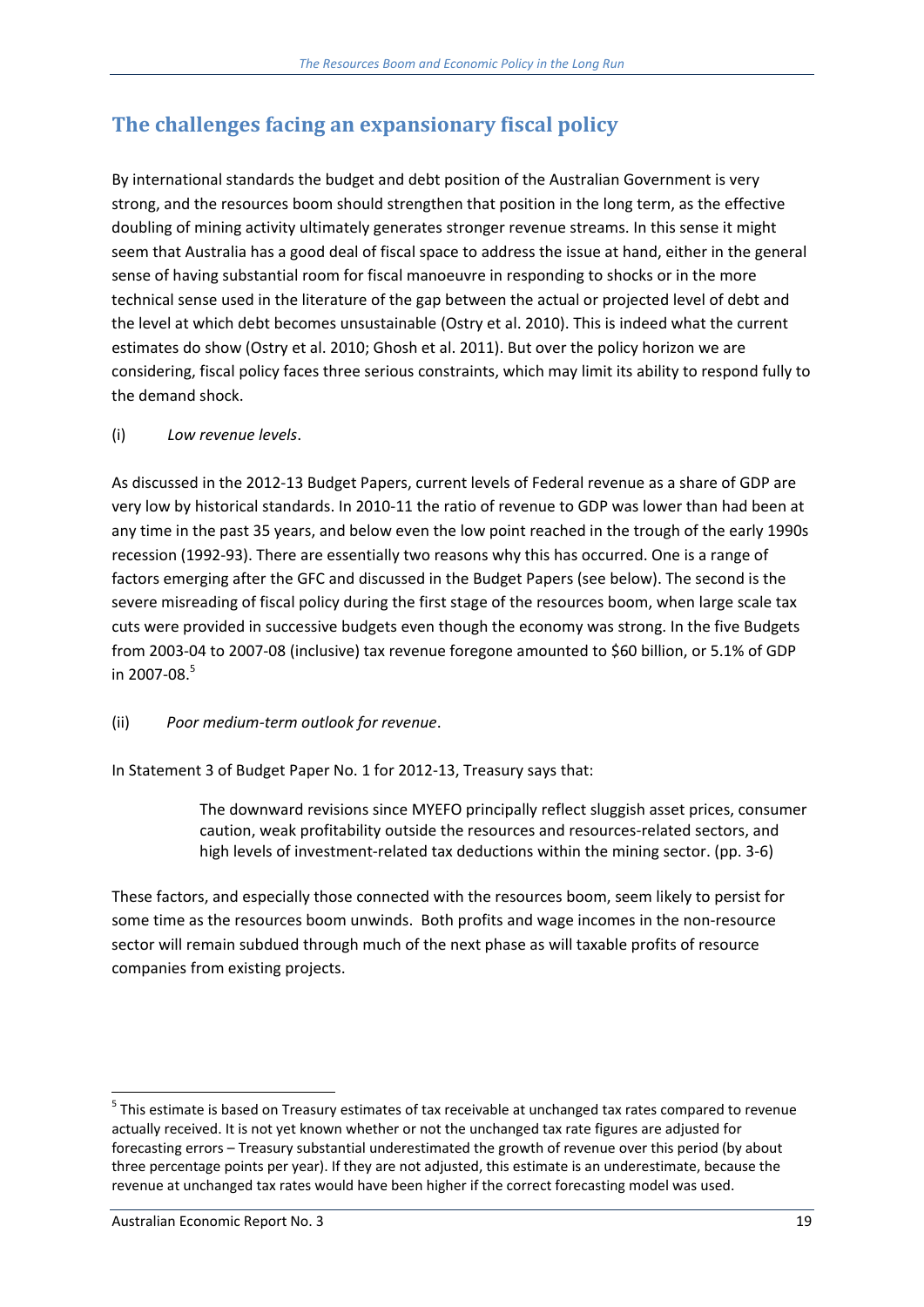#### (iii) *Prime focus on deficit elimination and debt reduction in the political debate*.

In the expansionary phase of the resource boom, it was appropriate to focus on deficit elimination and debt reduction, and indeed the available room for policy in the third stage would be greater if there had been more focus on these issues during the expansionary stage. But, reinforced by the fiscal disarray evident in many other developed countries, the commitments of that time have become enshrined in the policies of both major parties. This is likely to be an obstacle to rational discussion of the role of fiscal policy in meeting the challenge ahead.

In response to the emerging deflationary shock, the Government should, and in practice will be forced to, follow a more expansionary fiscal policy, with continuing deficits and increasing debt. But the extent of this response will be limited by the factors noted above. It will also be limited by uncertainty about the long‐run revenue receipts from resources projects, and this matter needs to be the subject of serious investigation, so that fiscal policy can be placed on a firmer footing.

#### **From resources investment to infrastructure investment**

It is common ground in Australia that the country has a major infrastructure deficit, with a long‐term backlog of necessary investment estimated in several quarters to be equivalent to 40‐50% of annual GDP. There are several reasons for this situation, one of which has been the emphasis placed by governments over the past two decades on deficit and debt reduction. Another has been the impact of the resources boom on the economy, and especially on the engineering and construction sector, which has limited the scope for initiating further big infrastructure projects. At the same time, sustained economic and population growth around the country has contributed to additional infrastructure requirements.

Australia's system of fiscal federalism has also contributed to this infrastructure problem. Most of the infrastructure areas in question are the responsibility of the states rather than of the national government. But the states have limited revenue powers, and hence limited capacity for further borrowings while still retaining AAA or near‐AAA credit ratings, given that the ratings agencies use the ratio of tax supported debt to consolidated operating revenue as a key ratings criterion. With low debt and a relatively strong revenue base, the Australian Government has substantial borrowing capacity and indeed the yield on Australian Government 10‐year bonds has fallen to nearly 3% per annum.

But the states as a whole do have a source of additional revenue over the next decade or so, namely through the growth in resource royalties that will accrue both from higher prices and from increased capacity as the vast array of new projects currently being built come on stream. Mining‐related revenues for the states as a whole totalled \$4.8 billion in 2007‐08, but were estimated by the GST Distribution Review to have more than doubled to \$11.1 billion by 2011‐12 and to rise to \$13.8 billion by 2014‐15. With most of the massive expansion in Australia's LNG capacity to come on stream after 2014‐15, total mining revenue could approach \$20 billion by 2020. Clearly the path of future prices for key commodities will be an important determinant of royalty levels, even as volumes rise.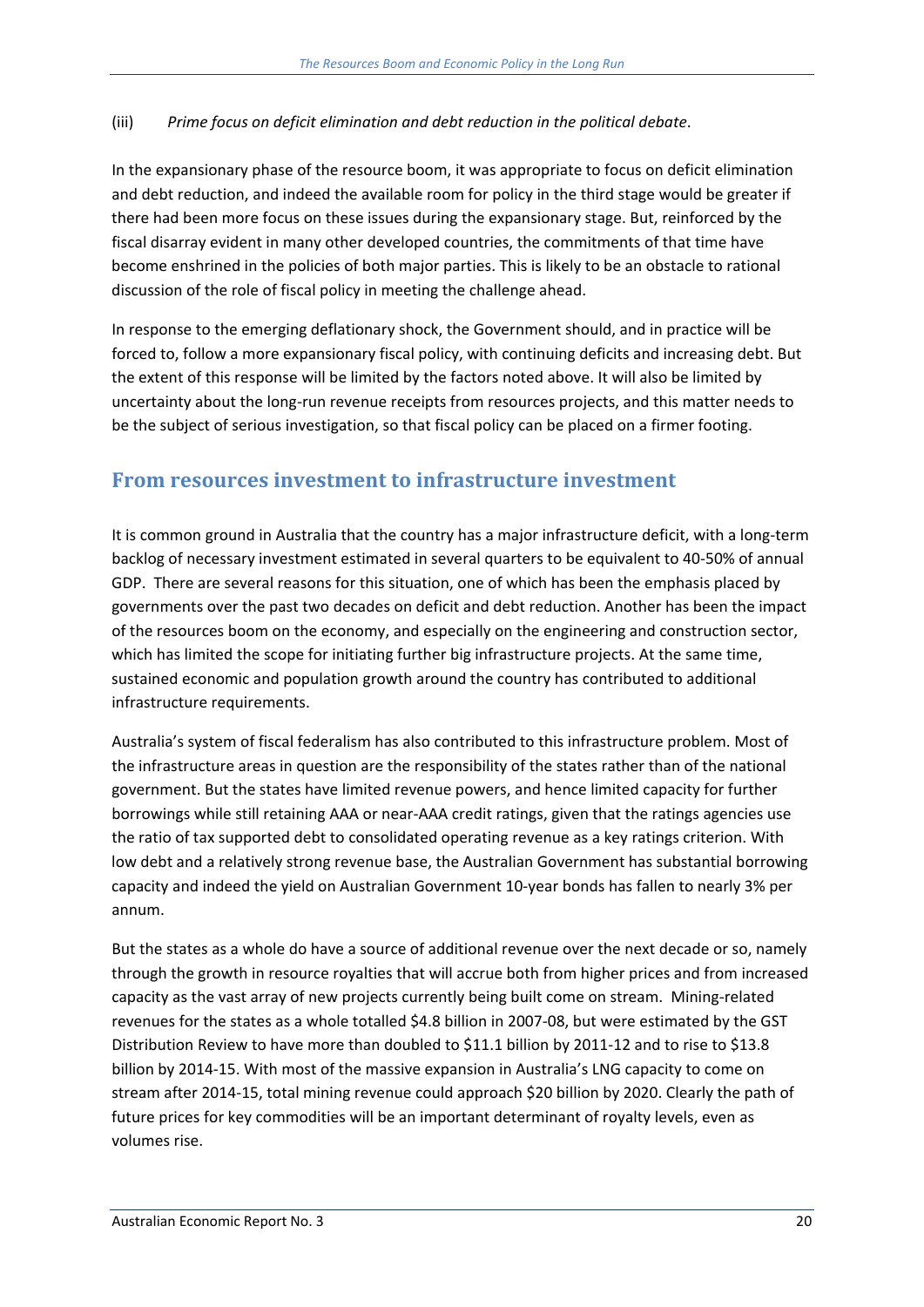In the first instance these revenues accrue to the states in which the projects are based (Western Australia, Queensland and to a lesser extent New South Wales). The practice of fiscal capacity equalisation means that these additional revenues are effectively additional resources for the states as a whole, after a lag. The states with the first round of additional revenues get a lower share of the GST pool and the other states get an increased share, to offset their lack of revenue raising capacity in this regard.

Another important institutional development in respect of infrastructure in Australia in recent years has been the establishment of Infrastructure Australia (IA) in April 2008. IA is an expert advisory body providing advice to the Council of Australian Governments on a wide range of infrastructure issues, and assembling and analysing a database of high projects ready to proceed or in the assessment pipeline. While IA has contributed significantly to a more professional approach to infrastructure planning and assessment, and some initial priority projects have been funded by governments, more substantive progress has foundered to date on the funding issues.

In considering infrastructure issues it is important to distinguish between the funding and financing of infrastructure investment. The states have the prime responsibility for funding infrastructure but have highly constrained operating budgets, few revenue powers and, for political reasons, limited appetite for much higher user charges. In terms of low cost financing through government borrowing, the states have limited capacity for additional borrowing and the level of government with such capacity and the lowest borrowing cost (the Australian Government) does not have the prime responsibility for funding infrastructure. While there are many higher cost private sector financing options available, these all ultimately require the relevant State Government to have the capacity to fund the project.

One way to cut through these problems might be to use some part of the rising mining royalty revenue of the states to fund infrastructure investments, while using the Australian Government's strong borrowing capability to underpin the financing task. One way this might be done is as follows:

- set up a new joint Commonwealth-State body, say Infrastructure Financing Australia (IFA);
- allow IFA to borrow for infrastructure projects with a high social rate of return, backed by an Australian Government guarantee; and
- having regard to the increased revenues that all states are getting, in one way or another, from the combination of mining royalties and GST, draw off part of the GST revenue to meet the funding debt costs, including some guarantee fee, of infrastructure borrowings by IFA.

The effect of this approach would be to allow a significant number of high quality infrastructure projects to proceed quickly. The funding cost would be met by the states in proportion to the scale of projects financed, while they would receive benefits in line with the high social rate of return. One effect of this would be to introduce some element of equalisation of infrastructure funding capacity into Australia's system of fiscal federalism.

# **5. Conclusions**

In summary, our conclusions are as noted below.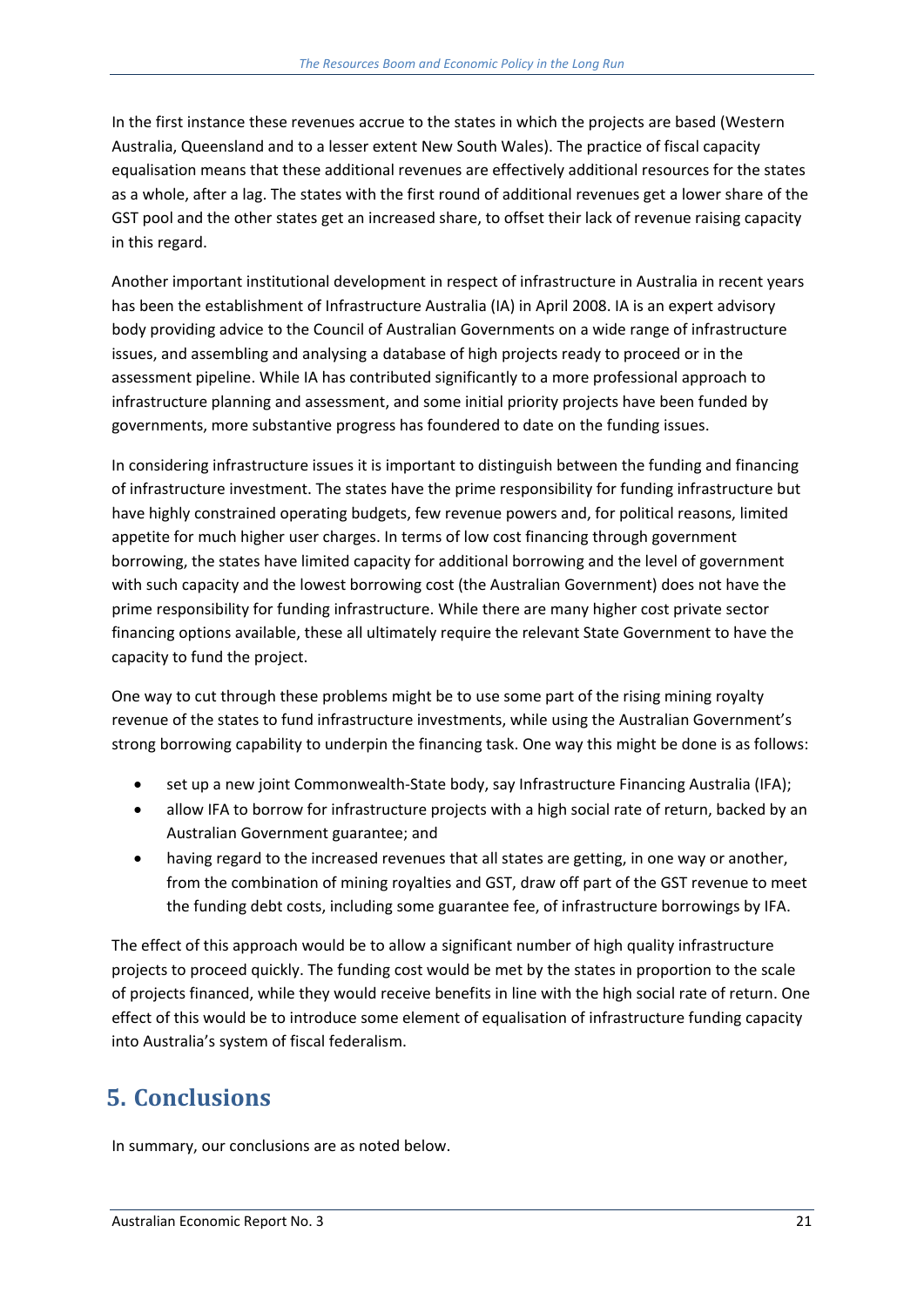*Impact of the resources boom over the past decade*. The resources boom has been the dominant influence on the Australia economy for nearly a decade now, with a major expansionary impact. This has arisen from the increase in the terms of trade and from the local content of resources investment, net of the lagged effect of the higher \$A on trade‐exposed non‐resource industries. Of these, the rise in the terms of trade has been the most important.

*Deflationary shock as the resources boom unwinds*. As the resources boom unwinds over the next few years, Australia will experience a large deflationary impact, primarily driven by the fall in the terms of trade and in resource investment. The production and export of resource commodities will rise sharply as projects are completed, but this will generate little employment and limited domestic income to offset the terms of trade decline and the falls in mining investment. Whether the exchange rate remains high or falls sharply over this time period will mainly affect the form rather than the scale of this deflationary shock: a high \$A will preserve real income gains through lower import prices for those who consume imports, but at the cost of continued pressure on trade exposed industries, while the effects will be reversed if the \$A falls sharply.

*Key policy challenge is how to respond to this deflationary shock*. Many have argued that the productivity growth or labour market reform are central issues to be addressed as the resources boom passes. Productivity growth in the long run is particularly important, but in our view the key challenge over the next few years lies in addressing the change in the impact of the resources boom from expansionary to deflationary.

*The limits of monetary policy*. Until recently, theory and practice around the world has given primacy to monetary policy in responding to macroeconomic shocks. But, with many economies in the zero interest rate trap, the limits of monetary policy are now being realised. Monetary policy cannot be expected to play the central role in addressing the long‐term demand shocks that Australia now faces. Indeed, heavy reliance on monetary policies in the short run may prejudice effective policy later. In particular, the current de facto policy settings – that monetary policy will support the economy in the short run while fiscal policy is restrictive at both federal and state levels – contain serious risks for the longer term.

*A more expansionary fiscal policy will be needed, but fiscal policy also has limits*. Australia has a strong fiscal and public debt position, and is recognised as having extensive 'fiscal space' to address shocks such as those discussed here. But three factors qualify that assessment. First, government revenue as a share of GDP is currently at an historically low level, as a result of revenue of about 5% of GDP foregone in tax cuts in the first stage of the resources boom and of special factors since the GFC. Secondly, revenue is likely to grow only slowly over the medium term, because of slow growth in the non-resource sector and in tax payments from resource companies. Thirdly, the focus of the political debate remains firmly on deficit elimination and debt reduction, still reflecting earlier stages of the resources boom.

In response to the emerging deflationary shock, the Government should, and will, follow a more expansionary fiscal policy, with continuing deficits and increasing debt. But the extent of this response will be limited by the factors noted above. It will also be limited by uncertainty about the long run revenue receipts from resources projects, and this matter needs to be the subject of serious investigation.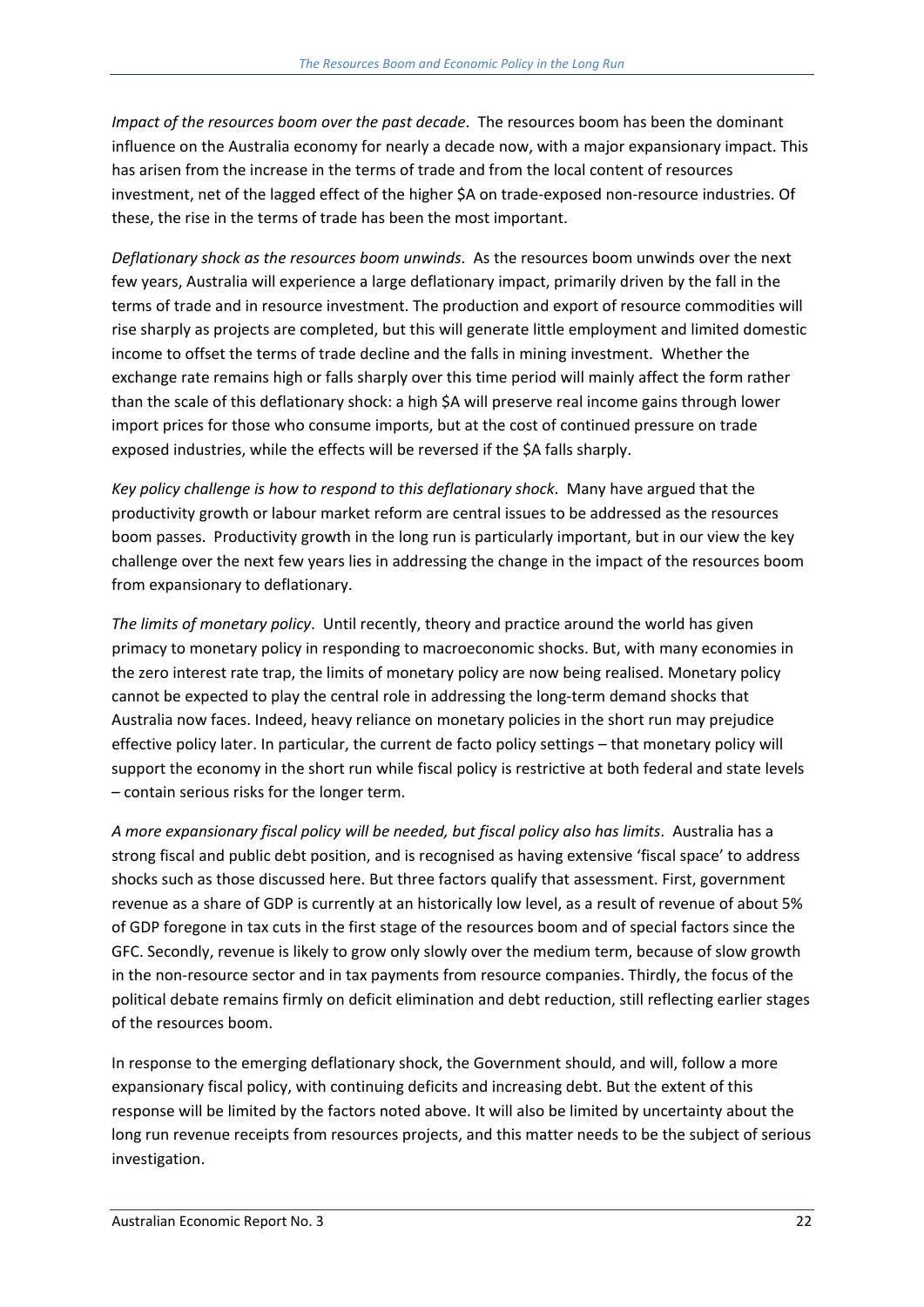*From resource investment to infrastructure investment – a central response*. It is widely agreed that Australia has a massive infrastructure backlog, amounting on some estimates to 40‐50% of GDP. A central task for policy, as the resources boom goes from the investment to the production phase, is to find ways to stimulate large scale infrastructure investment. This replacement of resources investment by infrastructure investment should be at the heart of the response to the deflationary shock.

*New cooperative approaches to major infrastructure investment are possible*. Achieving large scale infrastructure investment will involve finding innovative ways of both funding (that is paying for) and financing (that is raising debt or equity capital for) infrastructure. Most infrastructure is the responsibility of State Governments, which have very little capacity to raise extra debt or, at the moment, to fund major infrastructure investment. The Commonwealth has a very strong position in debt markets, but has limited inclination to fund infrastructure in the States' areas of responsibility.

As a result of the resources boom the States are gaining increased revenue through mining royalties, which could reach \$14 billion by 2014‐15 and perhaps \$20 billion by 2020. These flow initially to the resource States, but then are substantially redistributed to other States through the fiscal equalisation system. If the federal and state governments were to set up a joint infrastructure funding body that could borrow with an Australian Government guarantee, a component of the GST pool could be directed to the funding body each year to meet financing costs. This in effect would be a use of higher resource revenue (for the resource states) or of the benefit non-resource States get from resource revenue. For the Commonwealth it would have no impact on the budget deficit, but would increase the level of debt guaranteed. We also suggest that this innovation be used to reform the tax revenue base and suggest that consideration be given to increases in the GST rate. This is probably required, not only in response to the past evolution of taxing arrangements over the mining boom period, but also in anticipation of the changing demographics of the Australian work force. Our proposed institutional changes to infrastructure development in Australia would be a win‐ win situation, providing benefits for both levels of government and the Australian economy.

### **References**

- Bureau of Resources and Energy Economics (BREE) 2012, *Mining Industry Major Projects April 2012*, Canberra, May.
- Connolly, E. and Orsmond, D. 2011, 'The Mining Industry: From Bust to Boom', RBA Research Discussion Paper RDP2011‐08, Reserve Bank of Australia, Sydney, at http://www.rba.gov.au/publications/rdp/2011/2011‐08.html
- Ghosh, A.R., Kim, J.I., Mendoza, E.G., Ostry, J. and Qureshi, M.S. 2011, 'Fiscal Fatigue, Fiscal Space and Debt Sustainability in Advanced Economies', NBER Working Paper No. w16782, National Bureau of Economic Research, Cambridge, Mass.
- Gregory, R.G. 2011, 'Then and Now: Reflections on Two Australian Mining Booms', CSES Working Paper No. 50, October, Centre for Strategic Economic Studies, Victoria University, Melbourne.
- Gruen, D. 2011, 'The Macroeconomic and Structural Implications of a Once‐in‐a‐Lifetime Boom in the Terms of Trade', address to the Australian Business Economists, Sydney, 24 November.